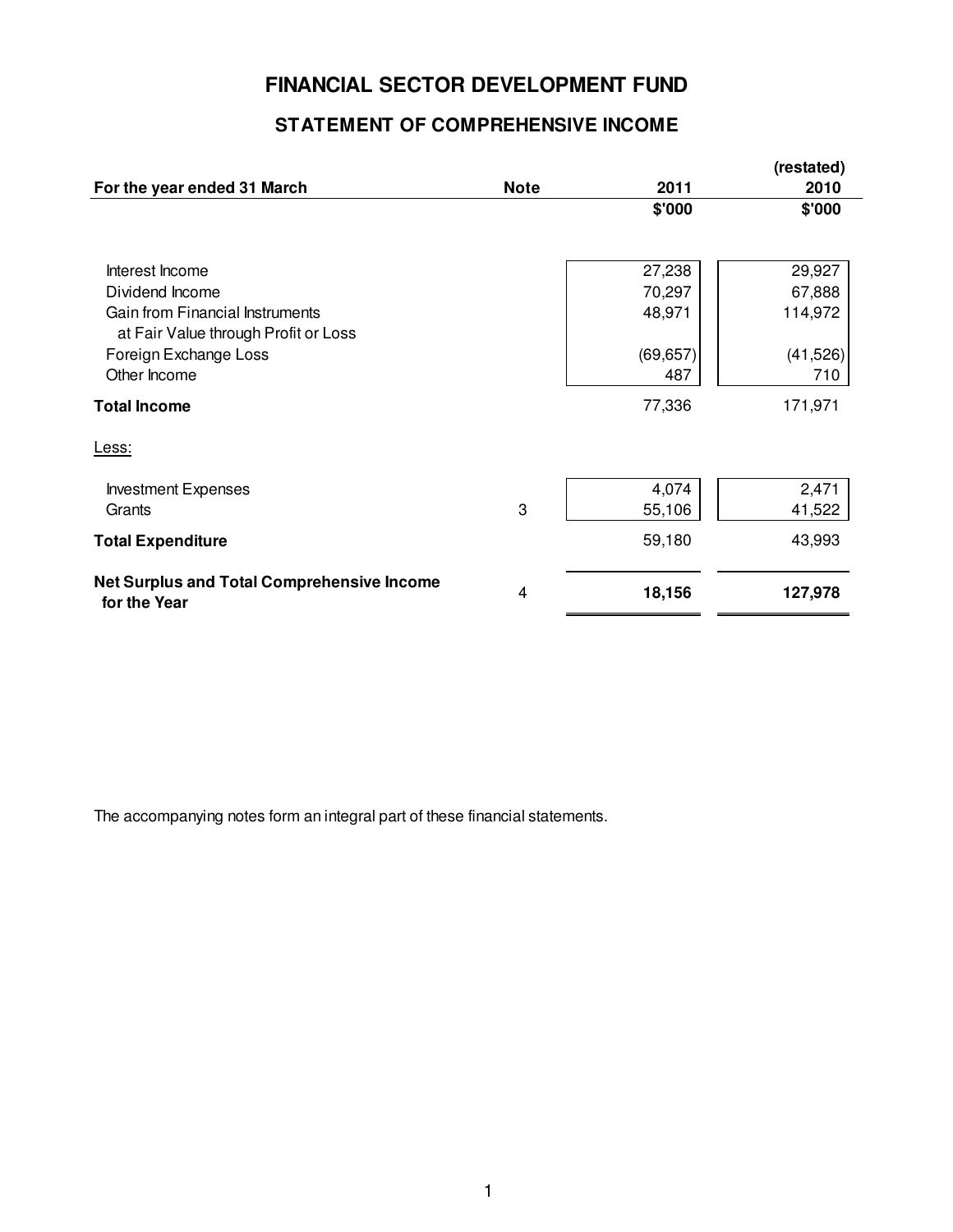# **FINANCIAL SECTOR DEVELOPMENT FUND BALANCE SHEET**

|                                                                      |             |           | (restated) |         |
|----------------------------------------------------------------------|-------------|-----------|------------|---------|
| As at 31 March                                                       | <b>Note</b> | 2011      | 2010       | 2009    |
|                                                                      |             | \$'000    | \$'000     | \$'000  |
| <b>ACCUMULATED FUND</b>                                              |             |           |            |         |
| Capital Account                                                      |             | 471,635   | 471,635    | 471,635 |
| <b>Accumulated Surplus</b>                                           | 3           | 554,714   | 536,558    | 408,580 |
|                                                                      | 5           | 1,026,349 | 1,008,193  | 880,215 |
| Represented by:                                                      |             |           |            |         |
| <b>ASSETS</b>                                                        |             |           |            |         |
| <b>Bank Balances and Deposits</b>                                    | 6           | 183,344   | 157,950    | 122,391 |
| <b>Financial Assets at Fair Value</b>                                |             | 884,892   | 877,280    | 757,698 |
| through Profit or Loss                                               |             |           |            |         |
| Loans and Receivables                                                |             | 13,168    | 14,549     | 20,875  |
|                                                                      |             | 1,081,404 | 1,049,779  | 900,964 |
| Less:                                                                |             |           |            |         |
| <b>LIABILITIES</b>                                                   |             |           |            |         |
| <b>Financial Liabilities at Fair Value</b><br>through Profit or Loss |             | 1,427     | 686        | 486     |
| Accruals and Other Liabilities                                       | 3           | 53,628    | 40,900     | 20,263  |
|                                                                      |             | 55,055    | 41,586     | 20,749  |
|                                                                      |             |           |            | 880,215 |
| <b>NET ASSETS OF THE FUND</b>                                        | 3           | 1,026,349 | 1,008,193  |         |

The accompanying notes form an integral part of these financial statements.

**THARMAN SHANMUGARATNAM CHAIRMAN MONETARY AUTHORITY OF SINGAPORE 28 JUNE 2011**

**RAVI MENON MANAGING DIRECTOR MONETARY AUTHORITY OF SINGAPORE 28 JUNE 2011**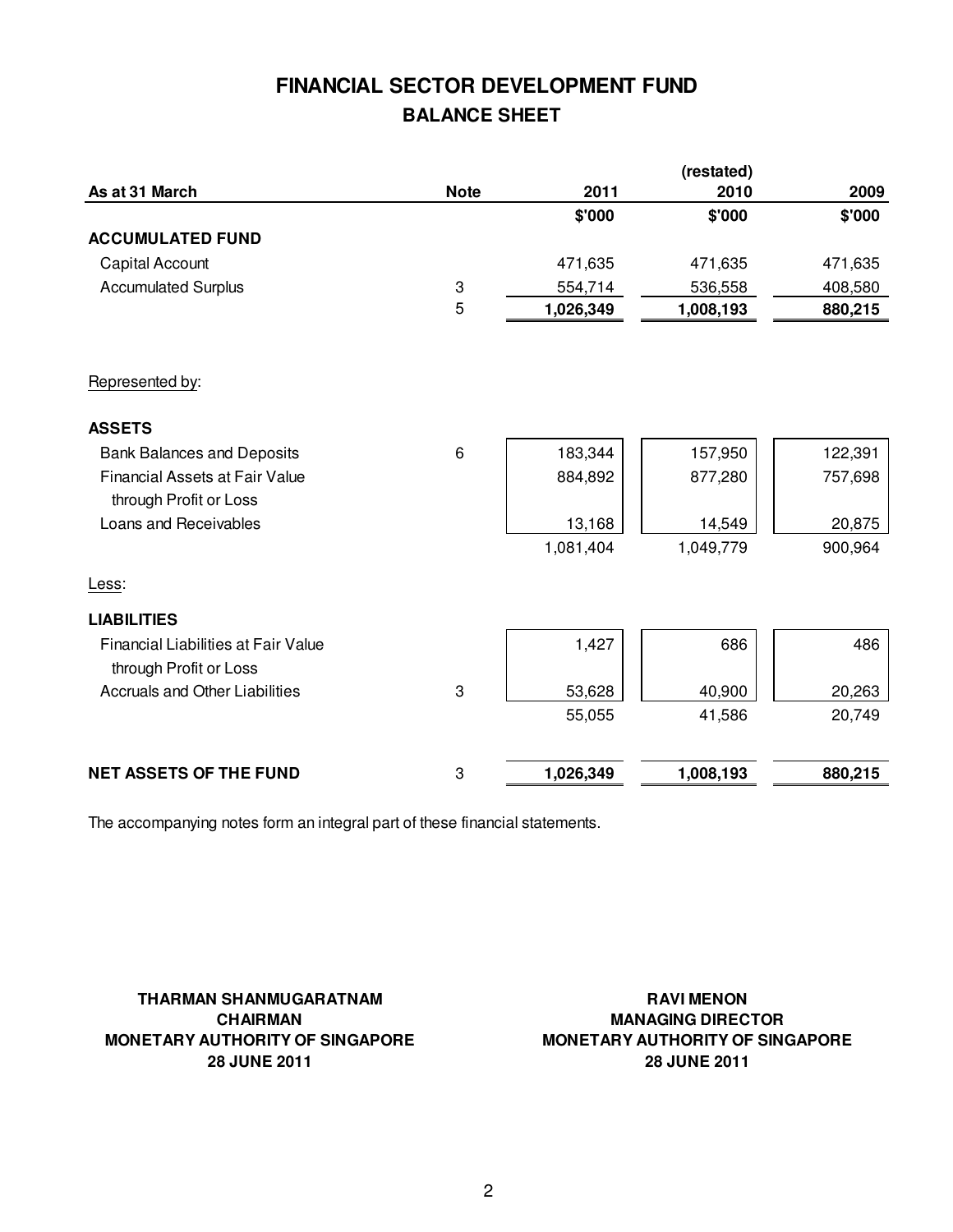# **FINANCIAL SECTOR DEVELOPMENT FUND STATEMENT OF CHANGES IN EQUITY**

|                                                     | <b>Note</b> | Capital<br><b>Account</b> | <b>Accumulated</b><br><b>Surplus</b> | <b>Total</b> |
|-----------------------------------------------------|-------------|---------------------------|--------------------------------------|--------------|
|                                                     |             | \$'000                    | \$'000                               | \$'000       |
| Balance as at 1 April 2009                          |             | 471,635                   | 408.580                              | 880,215      |
| Total Comprehensive Income for the Year             |             |                           | 139,397                              | 139,397      |
| Effects of Under-accrual of Training Grants Expense | 3           |                           | (11, 419)                            | (11, 419)    |
| Balance as at 31 March 2010 (restated)              |             | 471,635                   | 536,558                              | 1,008,193    |
| Total Comprehensive Income for the Year             |             |                           | 18,156                               | 18,156       |
| Balance as at 31 March 2011                         |             | 471,635                   | 554,714                              | 1,026,349    |

The accompanying notes form an integral part of these financial statements.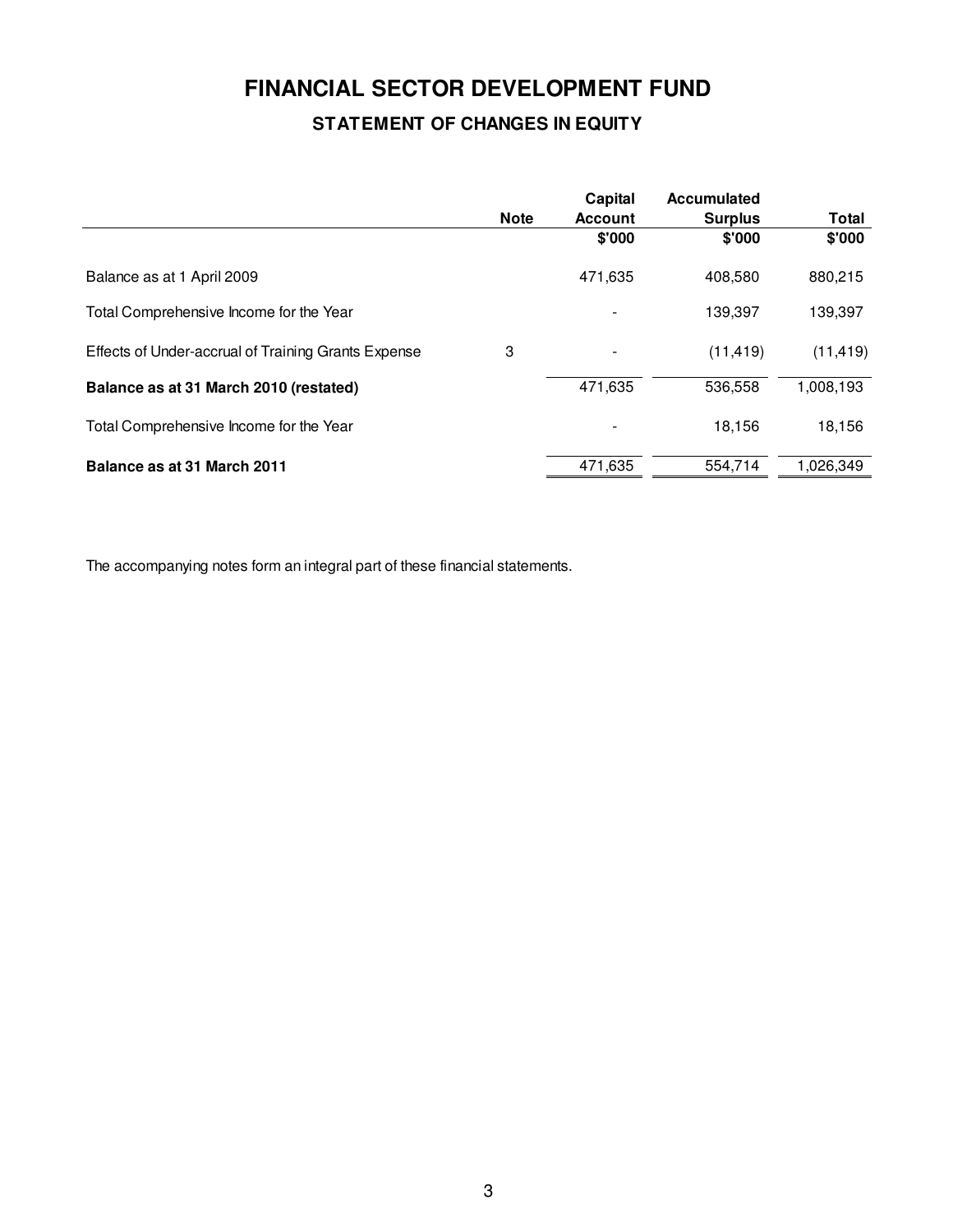## **FINANCIAL SECTOR DEVELOPMENT FUND CASH FLOW STATEMENT**

|                                                                               |             |            | (restated) |
|-------------------------------------------------------------------------------|-------------|------------|------------|
| For the year ended 31 March                                                   | <b>Note</b> | 2011       | 2010       |
|                                                                               |             | \$'000     | \$'000     |
| <b>Cash Flows from Operating Activities</b>                                   |             |            |            |
| Surplus for the Year                                                          | 3           | 18,156     | 127,978    |
| Adjustments for:                                                              |             |            |            |
| Gain from Financial Instruments at Fair Value<br>through Profit or Loss       |             | (48, 971)  | (114, 972) |
| Interest Income                                                               |             | (27, 238)  | (29, 927)  |
| Dividend Income                                                               |             | (70, 297)  | (67, 888)  |
| <b>Operating Cash Flows before Changes in Working Capital</b>                 |             | (128, 350) | (84, 809)  |
| Increase in Bank Balances and Deposits held in Trust                          | 6           | (63,054)   |            |
| Decrease in Loans and Receivables                                             |             | 273        | 111        |
| Increase in Accruals and Other Liabilities                                    | 3           | 12,849     | 21,707     |
| Dividend Received on Singapore Exchange Limited Shares                        |             | 68,748     | 66,248     |
| Net Cash (used in) / from Operating Activities                                |             | (109, 534) | 3,257      |
| <b>Cash Flows from Investing Activities</b>                                   |             |            |            |
| Net Decrease in Financial Instruments at Fair Value<br>through Profit or Loss |             | 42,739     | 829        |
| Dividend Received from Investments                                            |             | 1,610      | 1,603      |
| Interest Received                                                             |             | 27,525     | 29,870     |
| <b>Net Cash from Investing Activities</b>                                     |             | 71,874     | 32,302     |
| Net (Decrease) / Increase in Cash and Cash Equivalents                        |             | (37,660)   | 35,559     |
| Cash and Cash Equivalents as at beginning of the year                         | 6           | 157,950    | 122,391    |
| Cash and Cash Equivalents as at end of the year                               | 6           | 120,290    | 157,950    |

The accompanying notes form an integral part of these financial statements.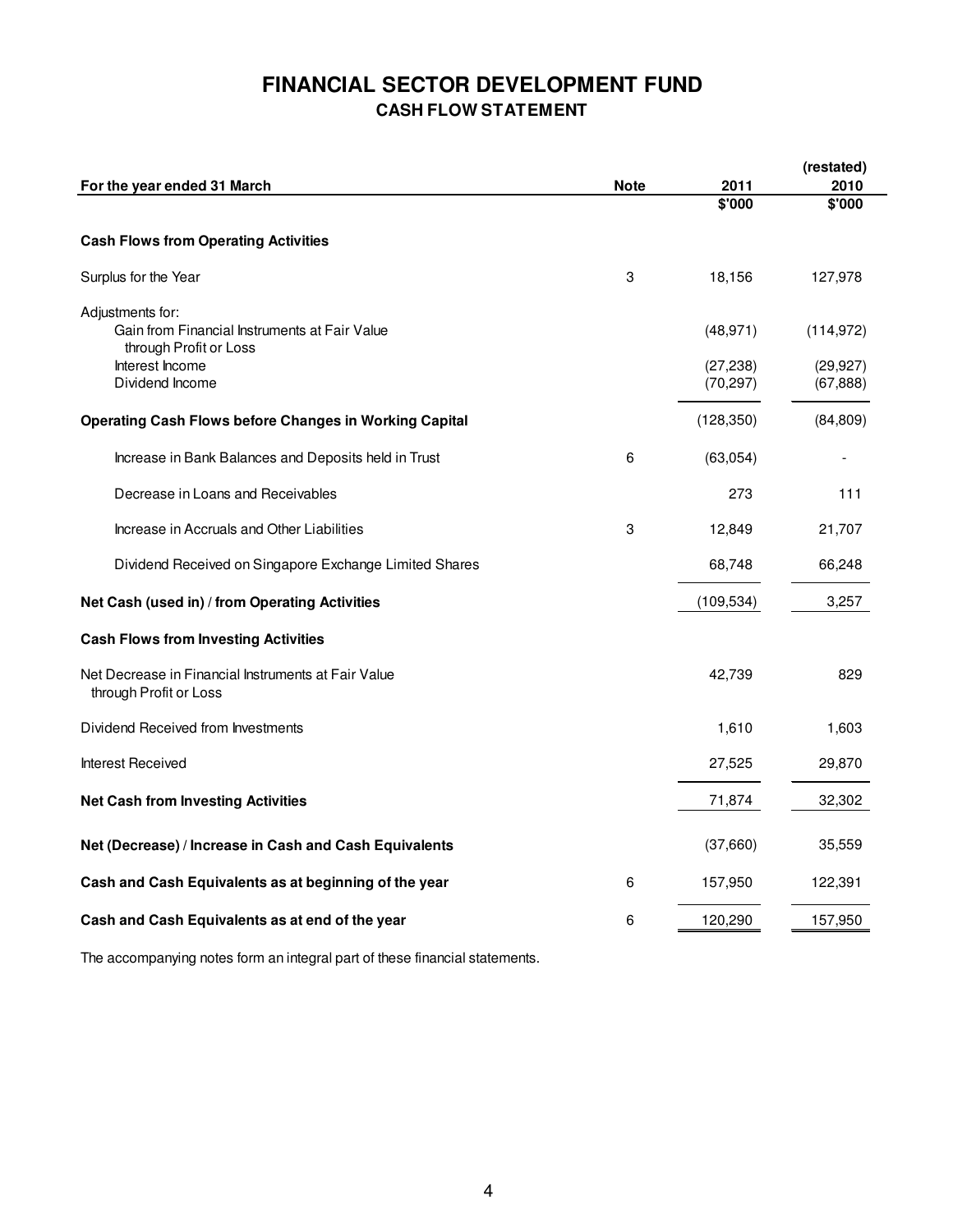# **FINANCIAL SECTOR DEVELOPMENT FUND NOTES TO THE FINANCIAL STATEMENTS FOR THE YEAR ENDED 31 MARCH 2011**

These notes form an integral part of and should be read in conjunction with the accompanying financial statements.

#### **1 GENERAL**

 The Financial Sector Development Fund (hereinafter called the Fund) is established under Section 30A of the Monetary Authority of Singapore Act (Chapter 186, 1999 Revised Edition). It is controlled and administered by the Authority. The Authority provides administrative and accounting support to the Fund. The Fund shall be used for the objects and purposes set out in Section 30B of the Act, namely,

- a) the promotion of Singapore as a financial centre;
- b) the development and upgrading of skills and expertise required by the financial services sector;
- c) the development and support of educational and research institutions, research and development programmes and projects relating to the financial services sector; and
- d) the development of infrastructure to support the financial services sector in Singapore.

The Fund shall be deemed not to be a fund of the Authority for the purposes of any written law.

### **2 SIGNIFICANT ACCOUNTING POLICIES**

- 2.1 Basis of Preparation
- a) The financial statements have been prepared in accordance with the provisions of the Monetary Authority of Singapore Act (Chapter 186, 1999 Revised Edition) and the Singapore Financial Reporting Standards (FRS) and on an accrual basis.
- b) The preparation of financial statements in conformity with FRS requires management to exercise its judgement in the process of applying the Fund's accounting policies. It also requires the use of accounting estimates and assumptions that affect the reported amounts of assets and liabilities and disclosure of contingent assets and liabilities at the date of the financial statements, and the reported amounts of income and expenditure during the financial year. Although these estimates are based on management's best knowledge of current events and actions, actual results may ultimately differ from these estimates.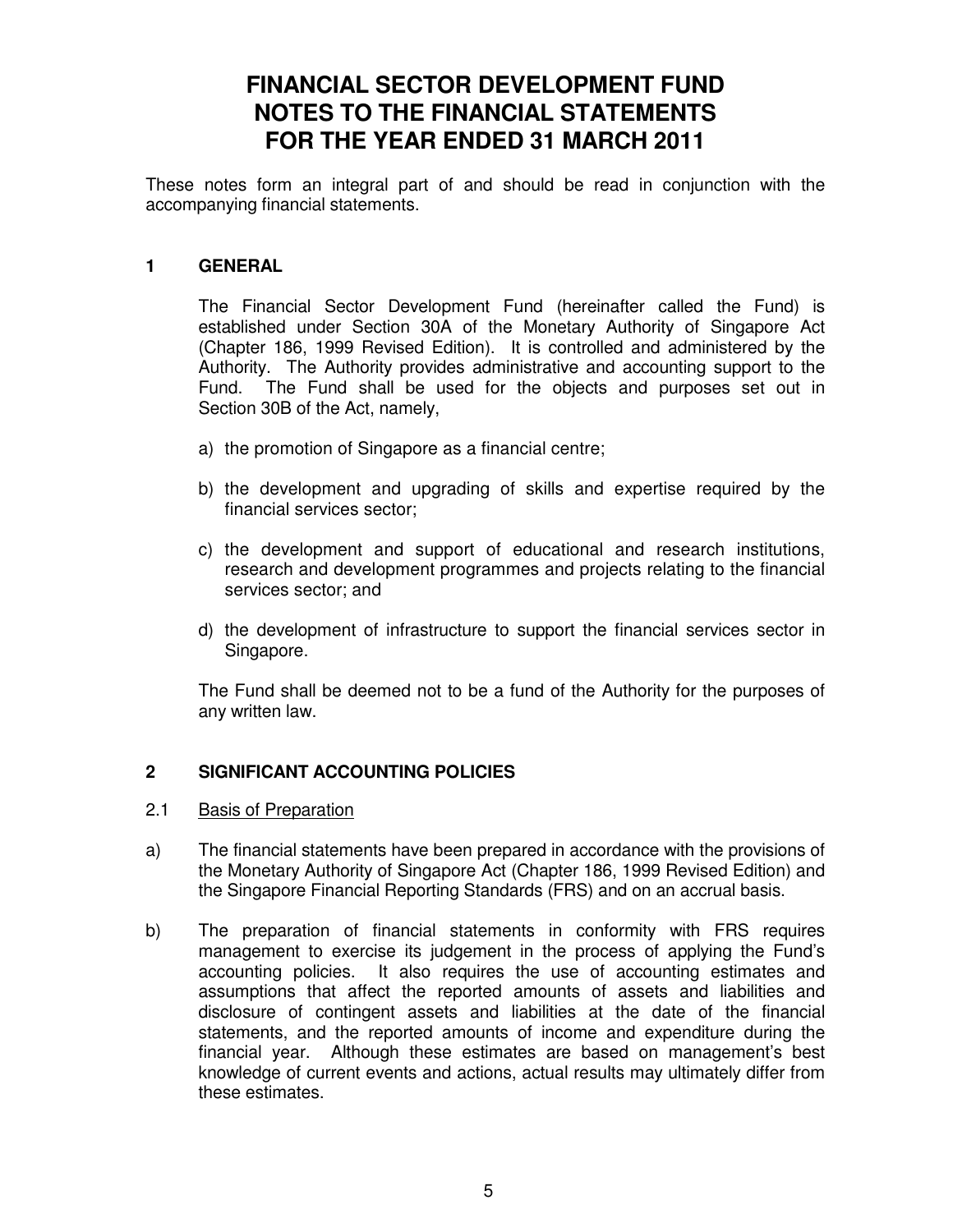c) The financial statements are presented in Singapore dollars, the Fund's functional currency, and rounded to the nearest thousand, unless otherwise stated.

#### 2.2 Income Recognition

a) Interest income

 Interest income is recognised on a time-proportionate basis using the effective interest method. The effective interest rate is the rate that discounts estimated future cash payments or receipts through the expected life of the financial instrument or, where appropriate, a shorter period to the net carrying amount.

b) Dividend income

Dividend income is recognised when the right to receive payment is established.

- 2.3 Financial Assets
- a) Classification

The Fund's investments in financial assets are classified as financial assets at fair value through profit or loss and loans and receivables.

- i) Financial assets at fair value through profit or loss are financial derivatives or financial assets other than loans and receivables, designated by management as such on initial recognition as it results in more relevant information, because they are managed and their performance evaluated on a fair value basis, in accordance with a documented risk management or investment strategy, and information is provided internally on that basis to management and the Investment Working Committee. They include fixed income securities, equities and commodities. Financial derivatives are used to manage exposures to foreign exchange and interest rate risks arising from investment activities and can be used for trading.
- ii) Loans and receivables are non-derivative financial assets with fixed or determinable payments that are not quoted in an active market.
- b) Recognition and Derecognition

Purchases and sales of investments are recognised on the date when the Fund commits to purchase or sell the asset. Investments are derecognised when the rights to receive cash flows from the financial assets have expired or have been transferred and the Fund has transferred substantially all risks and rewards of ownership.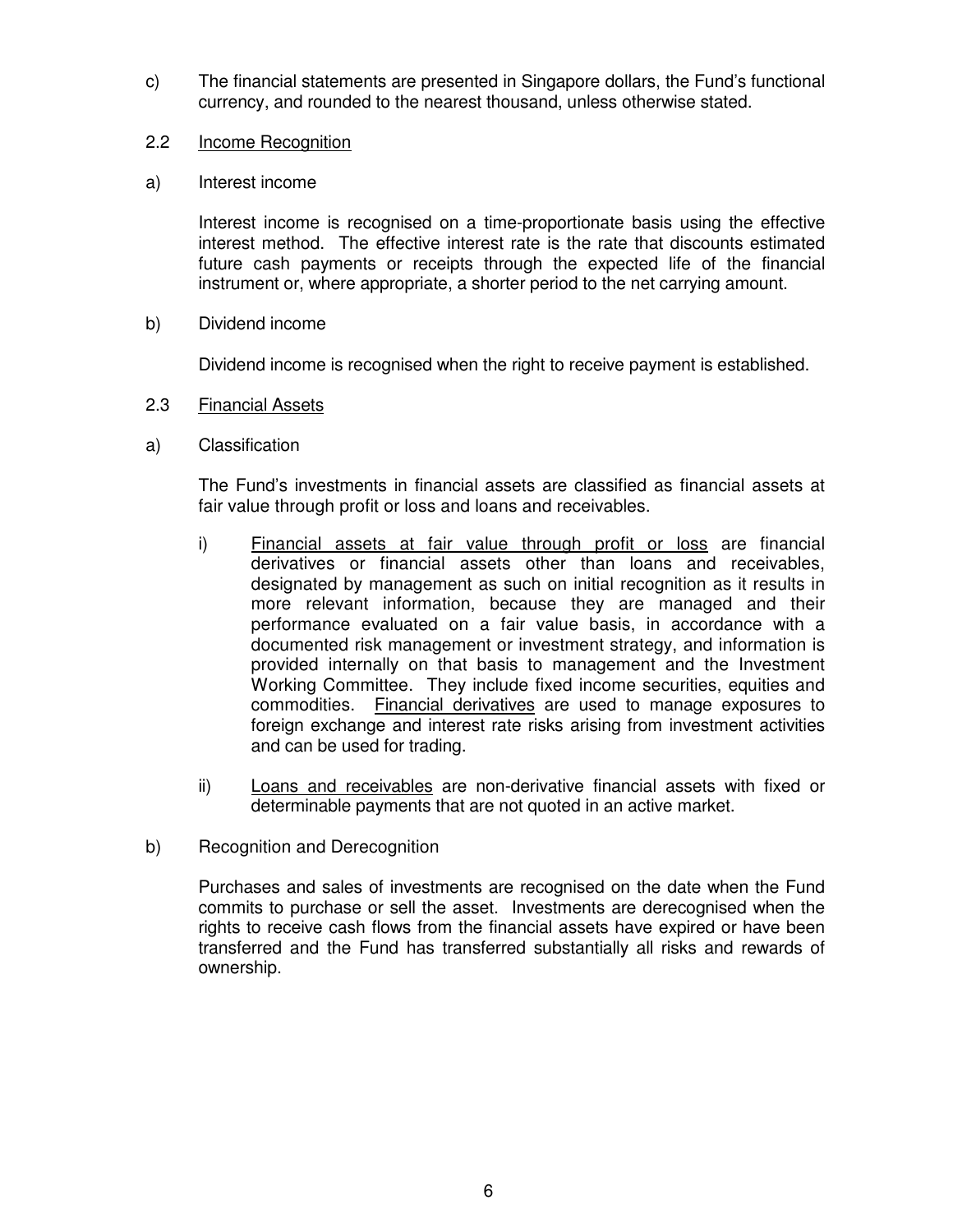#### c) Initial and Subsequent Measurements

Financial assets at fair value through profit or loss and financial derivatives are initially recognised and subsequently measured at fair value with changes in fair value and profit/loss on disposal included in the statement of comprehensive income in the period in which they arise. Loans and receivables are carried at amortised cost and approximate their fair values.

#### d) Impairment

The Fund assesses at each balance sheet date whether there is objective evidence that an impairment loss on loans and receivables has been incurred. The amount of the loss is measured as the difference between the asset's carrying amount and the present value of estimated future cash flows discounted at the financial asset's original effective interest rate. Impairment losses, if any, are recognised in the statement of comprehensive income for the period.

 Reversal of impairment losses recognised in prior years is recorded when there is an indication that the impairment losses recognised for loans and receivables no longer exist or have decreased. The reversal, if any, is recognised in the statement of comprehensive income. However, the increase in the carrying amount of loans and receivables due to a reversal of an impairment is recognised to the extent that it does not exceed the carrying amount that would have been determined (net of amortisation) had no impairment losses been recognised for the loans and receivables in prior years.

#### 2.4 Financial Liabilities

The Fund classifies its financial liabilities in the following categories: (a) financial derivatives; and (b) accruals and other liabilities. Financial derivatives - liabilities, classified as fair value through profit or loss, are carried at fair value, with changes in fair value recognised in fair value gain/loss through profit or loss in the statement of comprehensive income. Accruals and other liabilities, are carried at amortised cost using the effective interest method.

A financial liability is derecognised from the balance sheet when the obligation specified in the contract is discharged, cancelled or expired.

#### 2.5 Offsetting

Financial assets and liabilities are set off and the net amount presented in the balance sheet when, and only when, there is a legally enforceable right to set off the amounts and an intention to settle on a net basis or realise the asset and settle the liability simultaneously. Income and expenses are presented on a net basis only when permitted by the accounting standards.

#### 2.6 Foreign Currency Translation

Transactions in a foreign currency are measured using the exchange rate prevailing at the date of the transaction. Foreign exchange gain/loss resulting from the settlement of such transactions and the translation of assets and liabilities denominated in foreign currencies, into Singapore dollars, at the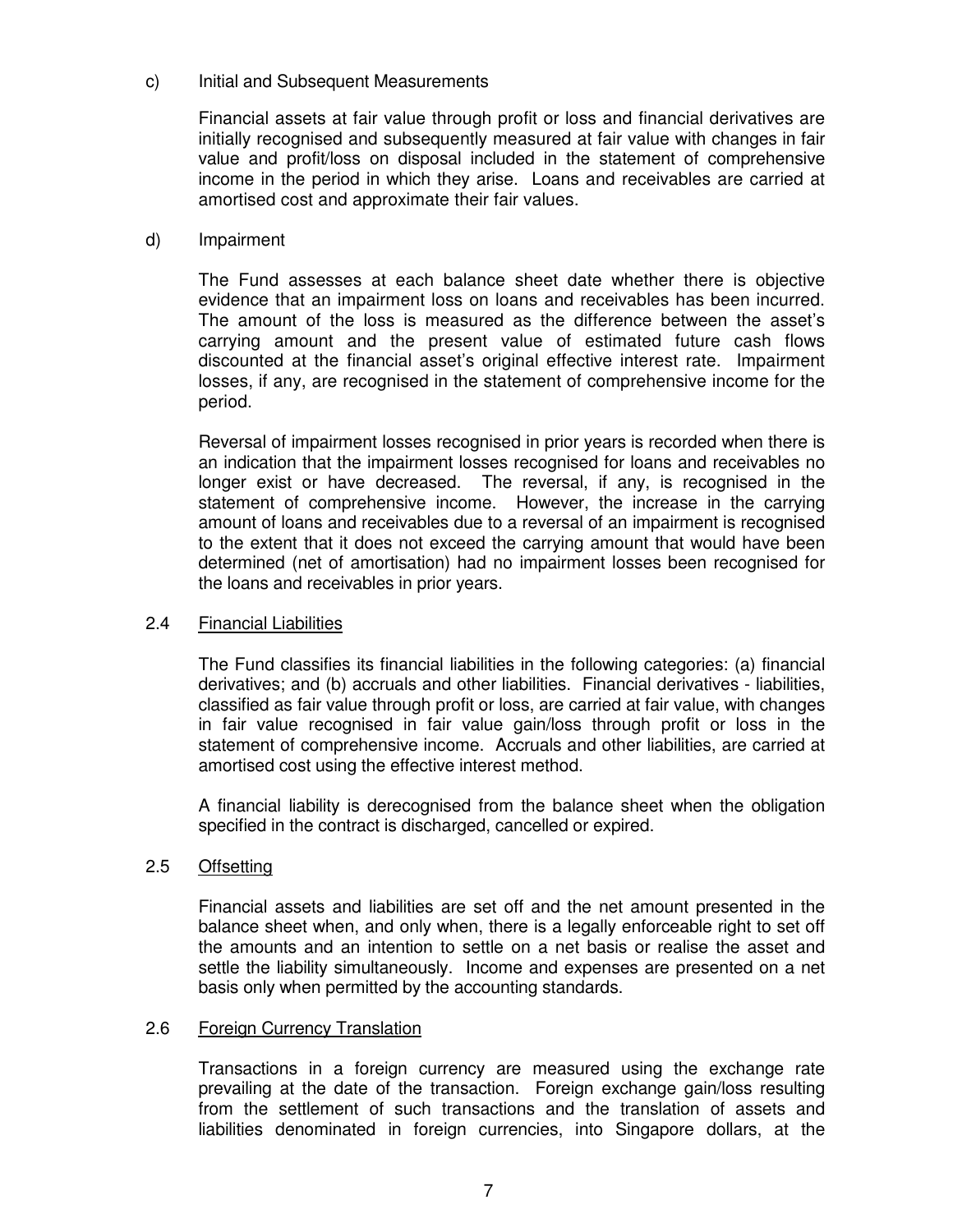exchange rate prevailing at the balance sheet date, are recognised in the statement of comprehensive income.

#### **3 RETROSPECTIVE RESTATEMENT**

- 3.1 For the financial year ended 31 March 2010, the Fund had under-accrued \$11.4 million of training grants expense claim applications.
- 3.2 The Fund reported the following:

|                                                         | 2010<br>\$'000 |
|---------------------------------------------------------|----------------|
| Grants                                                  | 30,103         |
| <b>Total Expenditure</b>                                | 32.574         |
| Net Surplus and Total Comprehensive Income for the Year | 139,397        |

- 3.3 The accumulated surplus was \$408.6 million at 31 March 2009 and closing accumulated surplus was \$548.0 million at 31 March 2010.
- 3.4 The financial statements for the year ended 31 March 2010 have been restated to correct this under-accrual of the training grant expenditure. The effect of the restatement of these financial statements is an increase in grant expenditure of \$11.4 million and a reduction of \$11.4 million in net surplus and total comprehensive income for the year and the accumulated surplus as at 31 March 2010 as shown in the extracts from the financial statements below:
- a) Extract from the Statement of Comprehensive Income:

|                                                            | 2011<br>\$'000 | (restated)<br>2010<br>\$'000 |
|------------------------------------------------------------|----------------|------------------------------|
| Grants                                                     | 55,106         | 41,522                       |
| <b>Total Expenditure</b>                                   | 59,180         | 43,993                       |
| Net Surplus and Total Comprehensive<br>Income for the Year | 18,156         | 127,978                      |

b) Extract from the Balance Sheet:

|                                |           | (restated) |
|--------------------------------|-----------|------------|
|                                | 2011      | 2010       |
|                                | \$'000    | \$'000     |
| Capital Account                | 471,635   | 471,635    |
| <b>Accumulated Surplus</b>     | 554,714   | 536,558    |
| <b>Accumulated Fund</b>        | 1,026,349 | 1,008,193  |
|                                |           |            |
| Accruals and Other Liabilities | 53,628    | 40,900     |
|                                |           |            |
| Net Assets of the Fund         | 1,026,349 | 1,008,193  |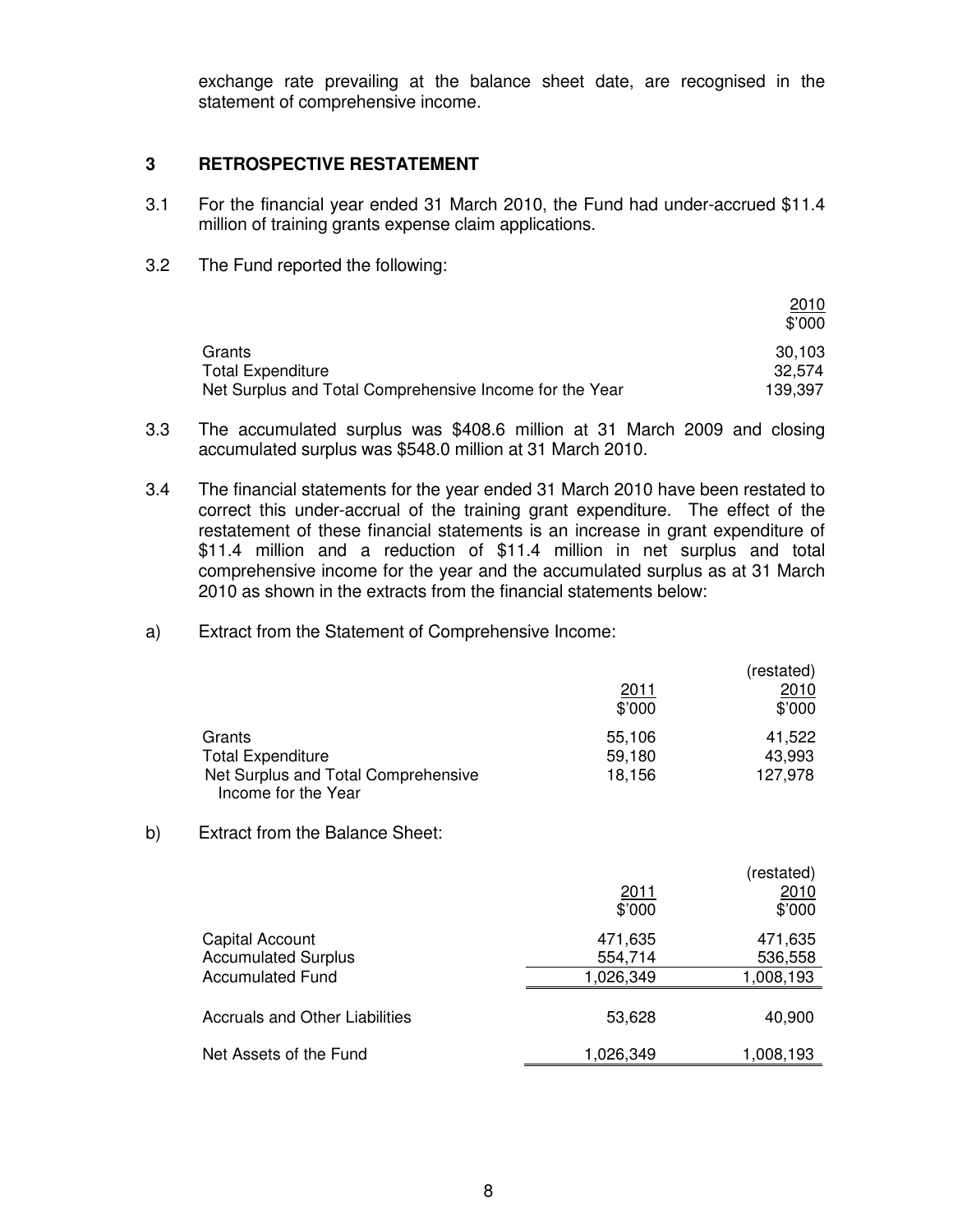c) Extract from the Statement of Changes in Equity:

|                                                               | Capital | Accumulated |           |
|---------------------------------------------------------------|---------|-------------|-----------|
|                                                               | Account | Surplus     | Total     |
|                                                               | \$'000  | \$'000      | \$'000    |
| Balance as at 1 April 2009                                    | 471,635 | 408,580     | 880,215   |
| <b>Total Comprehensive Income</b><br>for the Year             |         | 139,397     | 139,397   |
| Effects of Under-accrual of<br><b>Training Grants Expense</b> |         | (11, 419)   | (11, 419) |
| Balance as at 31 March 2010<br>(restated)                     | 471,635 | 536,558     | 1,008,193 |
| <b>Total Comprehensive Income</b><br>for the Year             |         | 18,156      | 18,156    |
| Balance as at 31 March 2011                                   | 471,635 | 554,714     | 1,026,349 |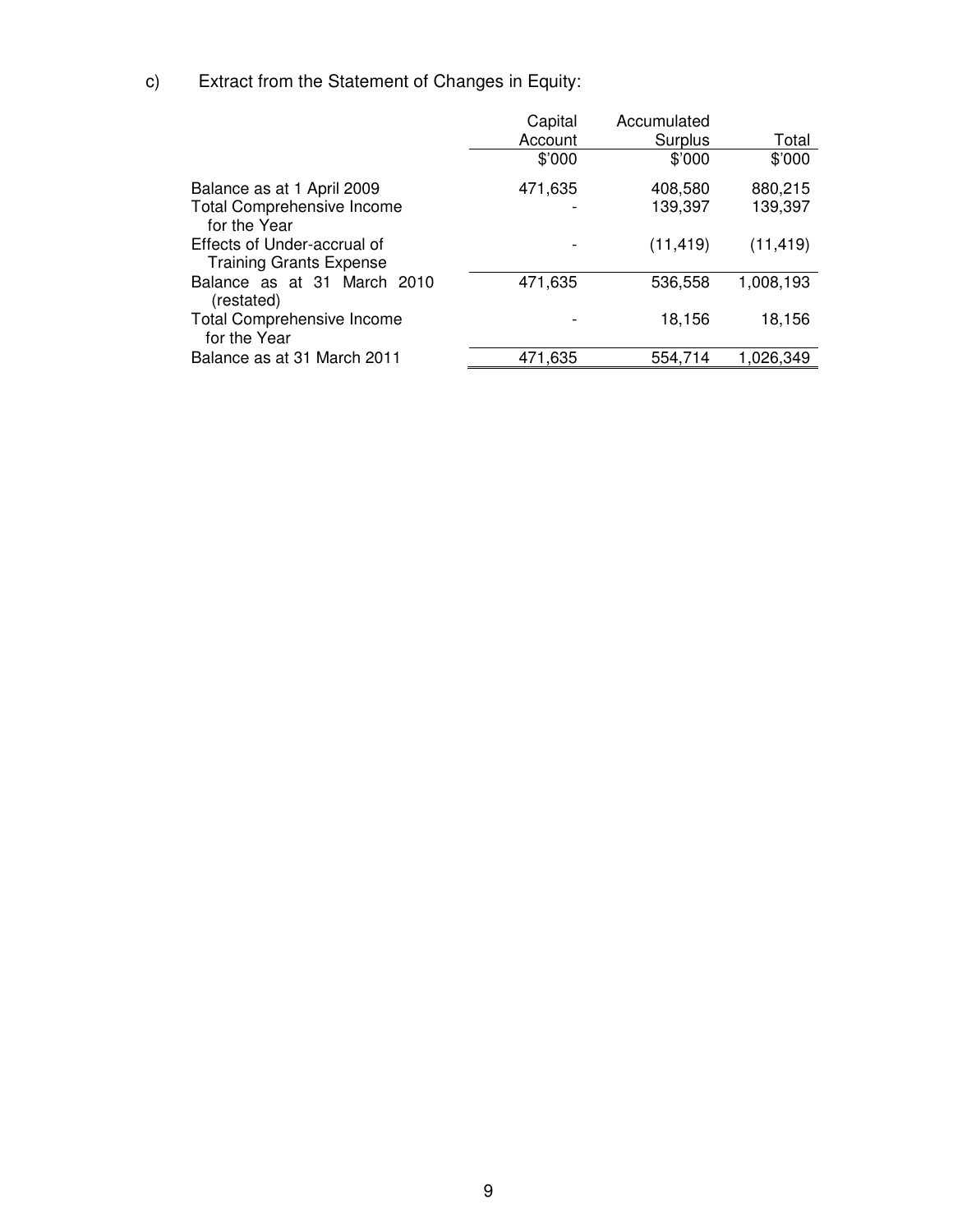#### **4 INCOME AND EXPENDITURE FROM FINANCIAL ASSETS AND LIABILITIES**

|     |      |                                                                                                                                                                                                 |             |                  | (restated)       |
|-----|------|-------------------------------------------------------------------------------------------------------------------------------------------------------------------------------------------------|-------------|------------------|------------------|
|     |      |                                                                                                                                                                                                 | <b>Note</b> | 2011             | 2010             |
|     |      |                                                                                                                                                                                                 |             | \$'000           | \$'000           |
| 4.1 |      | Net Income/(Loss) from                                                                                                                                                                          |             |                  |                  |
|     | i)   | Financial Assets at Fair Value through Profit or Loss<br>Held for Trading - Financial Derivatives<br>Financial Assets Designated as Fair Value<br>through Profit or Loss at Initial Recognition |             | 8,029<br>(2,043) | 24,715<br>79,027 |
|     | ii)  | <b>Loans and Receivables</b>                                                                                                                                                                    |             | (1,001)          | (971)            |
|     | iii) | <b>Accruals and Other Liabilities</b>                                                                                                                                                           |             | 6                | (57)             |
|     | iv)  | <b>Singapore Exchange Limited Shares held</b>                                                                                                                                                   |             | 68,748           | 66,248           |
|     |      |                                                                                                                                                                                                 |             | 73,739           | 168,962          |
| 4.2 |      | Interest Income from Financial Assets not at Fair Value<br>through Profit or Loss                                                                                                               |             |                  |                  |
|     | i)   | <b>Bank Balances and Deposits</b>                                                                                                                                                               |             | 489              | 319              |
|     | ii)  | <b>Loans and Receivables</b>                                                                                                                                                                    |             | 6                | 3                |
|     |      |                                                                                                                                                                                                 |             | 495              | 322              |
|     |      | <b>Total Net Income from Financial Assets and Liabilities</b>                                                                                                                                   |             | 74,234           | 169,284          |
| 4.3 |      | <b>Grants</b>                                                                                                                                                                                   | 3           | (55, 106)        | (41, 522)        |
| 4.4 |      | Other Net (Loss)/Income                                                                                                                                                                         |             | (972)            | 216              |
|     |      | Total Comprehensive Income for the Year                                                                                                                                                         |             | 18,156           | 127,978          |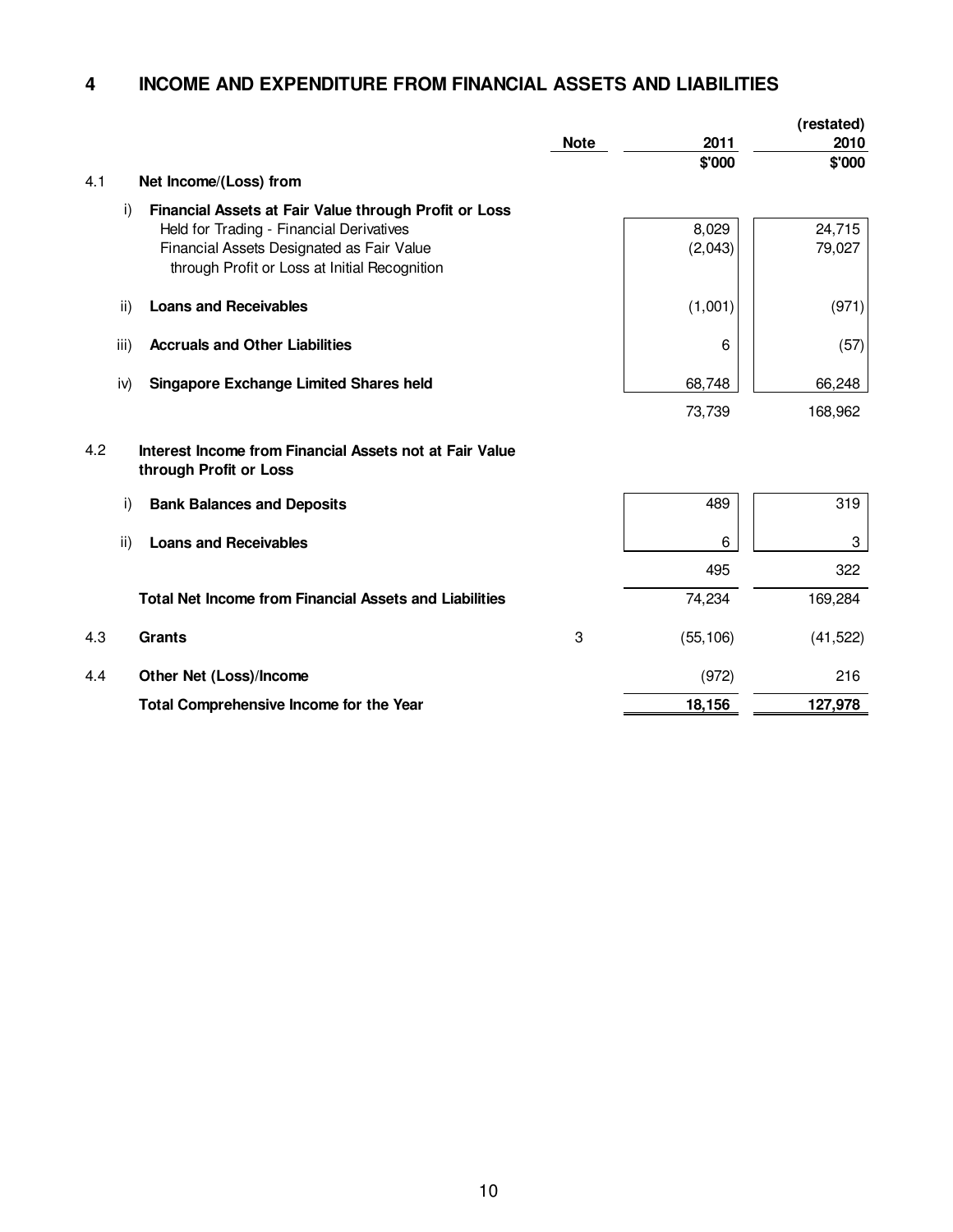### **5 CAPITAL AND ACCUMULATED SURPLUS**

5.1 The capital and accumulated surplus of the Fund comprise:

|                                               | Note | <u>2011</u><br>\$'000 | (restated)<br>2010<br>\$'000 |
|-----------------------------------------------|------|-----------------------|------------------------------|
| Capital Account<br><b>Accumulated Surplus</b> | 3    | 471.635<br>554,714    | 471,635<br>536,558           |
| Accumulated Fund as at 31 March               |      | 1,026,349             | 1,008,193                    |

- 5.2 The Fund's Capital Account consists of the net sale proceeds of the Singapore Exchange Limited's (SGX) shares, in accordance with Section 30A (2) of the Monetary Authority of Singapore Act (Chapter 186, 1999 Revised Edition).
- 5.3 As at 31 March 2011, SEL Holdings Pte Ltd (SEL) holds 249,991,184 SGX shares for the benefit of the Fund as stipulated under Section 11(2) of the Exchanges (Demutualisation and Merger) Act (Chapter 99B, 2000 Revised Edition). These SGX shares held have a market valuation of \$2.0 billion as at 31 March 2011 (31 March 2010: \$1.9 billion). In the event of a sale, net sale proceeds of these shares (after deducting expenses allowed under Section 10(1) and the par value of those shares) shall be paid by SEL into the Fund under Section 10(2) of the Exchanges (Demutualisation and Merger) Act (Chapter 99B, 2000 Revised Edition).
- 5.4 The Fund's capital management policy is to preserve the capital value of the Fund in line with inflation, whilst taking into consideration, the Fund's desired return and risk tolerance, so that income from the investment of moneys in the Fund can be applied to the objects and expenditure of the Fund and meet all of its commitments under Section 30(B) of the Monetary Authority of Singapore Act (Chapter 186, 1999 Revised Edition).
- 5.5 The capital management process includes periodic reviews of the adequacy of the Fund's capital and grant commitments, in relation to all material risks, commensurate with the desired returns. Regular updates are provided to the Fund's Investment Working Committee, Advisory Committee and the Minister-in-Charge.

## **6 BANK BALANCES AND DEPOSITS**

6.1 These comprise the following:

|                                                                                                                        | Note | 2011<br>\$'000    | 2010<br>\$'000 |
|------------------------------------------------------------------------------------------------------------------------|------|-------------------|----------------|
| Cash and Cash Equivalents<br>Bank Balances and Deposits held<br>by Singapore Exchange Limited<br>in trust for the Fund | 6.2  | 120,290<br>63,054 | 157,950        |
|                                                                                                                        |      | 183,344           | 157,950        |
|                                                                                                                        |      |                   |                |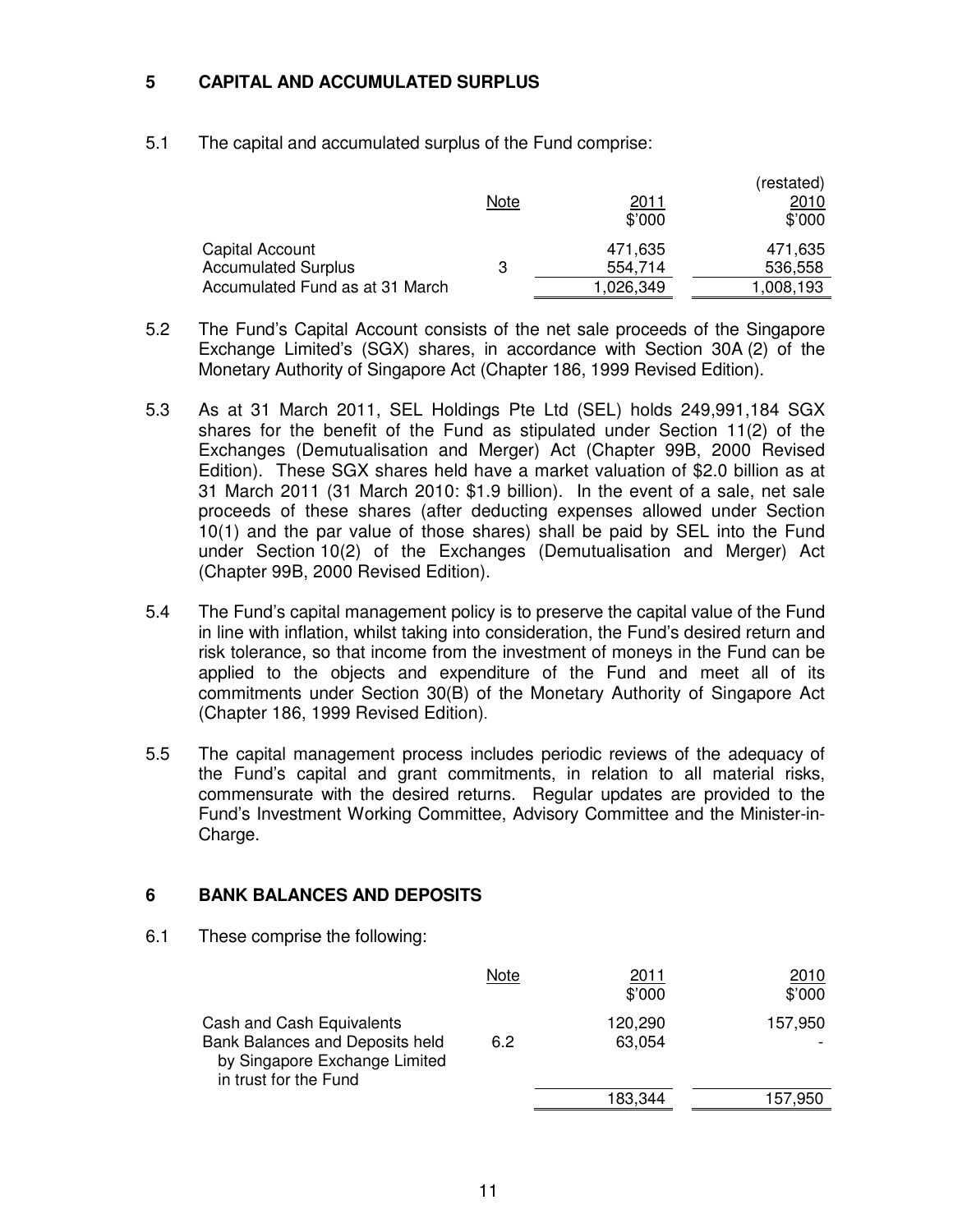6.2 Included in bank balances and deposits of \$183.3 million as at 31 March 2011 is US\$50.0 million (\$63.1 million) (31 March 2010: Nil) held by Singapore Exchange Ltd, a related party, in trust for a FSDF-supported market infrastructure project. The Fund reserves the right, to vary or change the amount for the project or withdraw any part of or the entire amount for this project, and recover in full, or part, any moneys disbursed if specified terms and conditions, including satisfying the project's key performance indicators, are not met or upon the occurrence of specified events.

### **7 FINANCIAL RISK MANAGEMENT**

- 7.1 Two committees, the Advisory Committee and Investment Working Committee which include members from the financial industry, advise on the usage and administration of the Fund, and manage its investments and risk management strategies respectively.
- 7.2 The Fund's investments are mainly in financial instruments, which are exposed to various specific risks outlined below. These risks are managed by establishing specific controls at the aggregate and individual portfolio levels, through diversification and regular monitoring.

#### 7.3 Market Risk

 Market risk is the risk that the fair value or future cash flows of a financial instrument will fluctuate because of changes in market prices and includes currency, interest rate, equity, commodity and other price risks.

Market risks are managed through the diversification of the Fund's investments across various asset classes, countries, regions and sectors.

The Fund is managed by external fund managers, who assess the macroeconomic outlook and market developments in formulating investment strategies.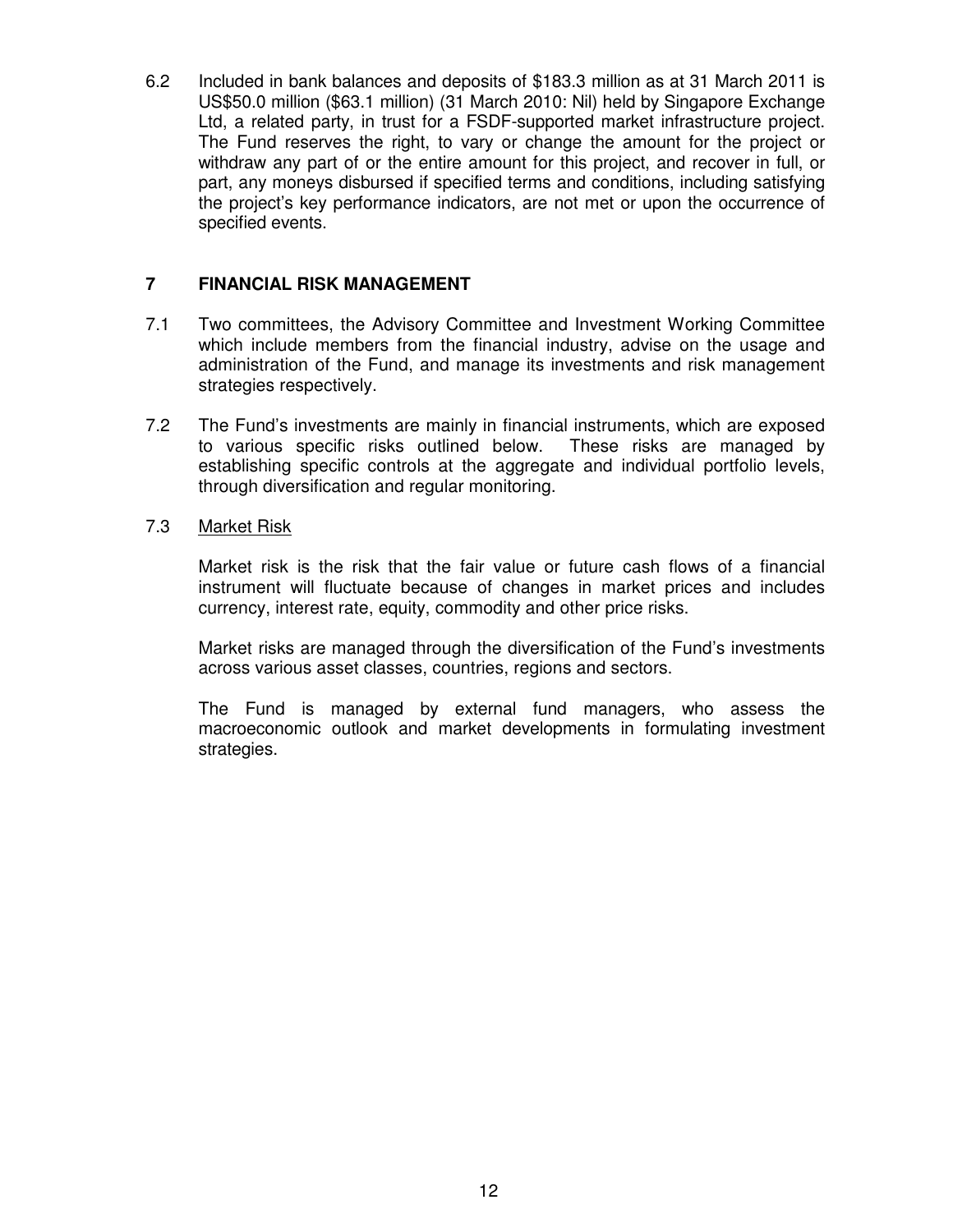7.3a) Currency Risk<br>Currency risk is the risk of loss from foreign assets and liabilities due to changes in foreign exchange rates. The carrying amounts of the Fund's assets and liabilities are denominated in<br>the following

| As at 31 March                                                     |                 |                          |             |                          |                                   |                     | 2011               |
|--------------------------------------------------------------------|-----------------|--------------------------|-------------|--------------------------|-----------------------------------|---------------------|--------------------|
|                                                                    | SGD             | <b>USD</b>               | <b>EUR</b>  | JPY                      | Asia Pacific<br><b>Currencies</b> | <b>Others</b>       | Total              |
| <b>ASSETS</b>                                                      | \$'000          | \$'000                   | \$'000      | \$'000                   | \$'000                            | \$'000              | \$'000             |
| <b>Bank Balances and Deposits</b>                                  | 99,053          | 81,405                   | 554         | 46                       | 1,756                             | 530                 | 183,344            |
| <b>Financial Assets (pledged as</b><br>collateral for financial    |                 |                          |             |                          |                                   |                     |                    |
| derivatives)<br>Bank Balances and Deposits                         |                 | $\overline{\phantom{a}}$ |             |                          |                                   |                     | $\sim$             |
| <b>Fixed Income Securities</b>                                     |                 | 2,268<br>2,268           |             |                          |                                   |                     | 2,268<br>2,268     |
|                                                                    |                 |                          |             |                          |                                   |                     |                    |
| <b>Financial Assets at Fair Value</b><br>through Profit or Loss    |                 |                          |             |                          |                                   |                     |                    |
| <b>Financial Derivatives</b><br>Receivable                         |                 | 2,357                    | 12,395      | (3,844)                  | 2,317                             | (11, 702)           | 1,523              |
| <b>Fixed Income Securities</b><br>Equities                         | 92,022          | 392.557<br>9,481         | 94,285      | 81,764                   | 13,376<br>71,780                  | 62,386              | 736,390<br>81,261  |
| Commodities                                                        | 92,022          | 63,450<br>467,845        | 106,680     | 77,920                   | 87,473                            | 50,684              | 63,450<br>882,624  |
| <b>Loans and Receivables</b><br>Prepayments and Other              | 1,480           | 4,986                    | 2,005       | 134                      | 1,167                             | 896                 | 10,668             |
| Receivables                                                        |                 |                          |             |                          |                                   |                     |                    |
| Receivables from SEL<br>Holdings Pte Ltd                           | 2,500           |                          |             | ×,                       | ÷,                                | ٠                   | 2,500              |
|                                                                    | 3,980           | 4,986                    | 2,005       | 134                      | 1,167                             | 896                 | 13,168             |
| <b>TOTAL ASSETS</b>                                                | 195,055         | 556,504                  | 109,239     | 78,100                   | 90,396                            | 52,110              | 1,081,404          |
| <b>LIABILITIES</b>                                                 |                 |                          |             |                          |                                   |                     |                    |
| Financial Liabilities at Fair Value                                |                 |                          |             |                          |                                   |                     |                    |
| through Profit or Loss<br>Financial Derivatives Payable            | (2,906)         | 8,368                    | 52          | 1,208                    | (5, 412)                          | 117                 | 1,427              |
| <b>Accruals and Other Liabilities</b>                              |                 |                          |             |                          |                                   |                     |                    |
| Accounts Payable - Grants<br>Other Payables                        | 49,827<br>1,322 | ٠<br>1,822               | $\sim$<br>4 |                          | $\sim$<br>651                     | ٠<br>$\overline{c}$ | 49,827<br>3,801    |
|                                                                    | 51,149          | 1,822                    | 4           |                          | 651                               | $\overline{2}$      | 53,628             |
| <b>TOTAL LIABILITIES</b>                                           | 48,243          | 10,190                   | 56          | 1,208                    | (4, 761)                          | 119                 | 55,055             |
| <b>NET ASSETS</b>                                                  | 146,812         | 546,314                  | 109,183     | 76,892                   | 95,157                            | 51,991              | 1,026,349          |
|                                                                    |                 |                          |             |                          |                                   |                     |                    |
|                                                                    |                 |                          |             |                          |                                   |                     |                    |
| As at 31 March                                                     |                 |                          |             |                          |                                   |                     | (restated)<br>2010 |
|                                                                    | SGD             | <b>USD</b>               | <b>EUR</b>  | JPY                      | Asia Pacific<br><b>Currencies</b> | Others              | <b>Total</b>       |
| <b>ASSETS</b>                                                      | \$'000          | \$'000                   | \$'000      | \$'000                   | \$'000                            | \$'000              | \$'000             |
| <b>Bank Balances and Deposits</b>                                  | 155,272         | (664)                    | 1,958       | 733                      | 65                                | 487                 | 157,851            |
| <b>Financial Assets (pledged as</b><br>collateral for financial    |                 |                          |             |                          |                                   |                     |                    |
| derivatives)<br><b>Bank Balances and Deposits</b>                  |                 | 99                       |             |                          |                                   |                     | 99                 |
| <b>Fixed Income Securities</b>                                     |                 | 1,884<br>1,983           |             |                          |                                   |                     | 1,884<br>1,983     |
|                                                                    |                 |                          |             |                          |                                   |                     |                    |
| Financial Assets at Fair Value<br>through Profit or Loss           |                 |                          |             |                          |                                   |                     |                    |
| <b>Financial Derivatives</b><br>Receivable                         | 1,740           | (3,719)                  | (15, 211)   | (445)                    | 14,922                            | 6,490               | 3,777              |
| <b>Fixed Income Securities</b><br>Equities                         | 84,855<br>5,875 | 419,919<br>174           | 128,746     | 73,212                   | 9,796<br>71,064                   | 44,851              | 761,379<br>77,113  |
| Commodities                                                        | 92,470          | 33,127<br>449,501        | 113,535     | 72,767                   | 95,782                            | 51,341              | 33,127<br>875,396  |
| <b>Loans and Receivables</b><br>Prepayments and Other              | 1,623           | 6,752                    | 2,582       | 137                      | 360                               | 595                 | 12,049             |
| Receivables<br>Receivables from SEL                                | 2,500           | i.                       |             | i.                       | ×,                                | ٠                   | 2,500              |
| Holdings Pte Ltd                                                   | 4,123           | 6,752                    | 2,582       | 137                      | 360                               | 595                 | 14,549             |
|                                                                    |                 |                          |             |                          |                                   |                     |                    |
| <b>TOTAL ASSETS</b>                                                | 251,865         | 457,572                  | 118,075     | 73,637                   | 96,207                            | 52,423              | 1,049,779          |
| <b>LIABILITIES</b>                                                 |                 |                          |             |                          |                                   |                     |                    |
| Financial Liabilities at Fair Value<br>through Profit or Loss      |                 |                          |             |                          |                                   |                     |                    |
| Financial Derivatives Payable                                      | 13              | (7, 446)                 | 8,177       | (9, 109)                 | (3,704)                           | 12,755              | 686                |
| <b>Accruals and Other Liabilities</b><br>Accounts Payable - Grants | 36,986          | $\overline{\phantom{a}}$ |             | $\overline{\phantom{a}}$ |                                   |                     | 36,986             |
| Other Payables                                                     | 15              | 1,940                    | 1,014       | ÷,                       | 945<br>945                        |                     | 3,914              |
|                                                                    | 37,001          | 1,940                    | 1,014       |                          |                                   |                     | 40,900             |
| <b>TOTAL LIABILITIES</b>                                           | 37,014          | (5,506)                  | 9,191       | (9, 109)                 | (2,759)                           | 12,755              | 41,586             |

The carrying amounts of loans and receivables and accruals and other liabilities approximate their fair value.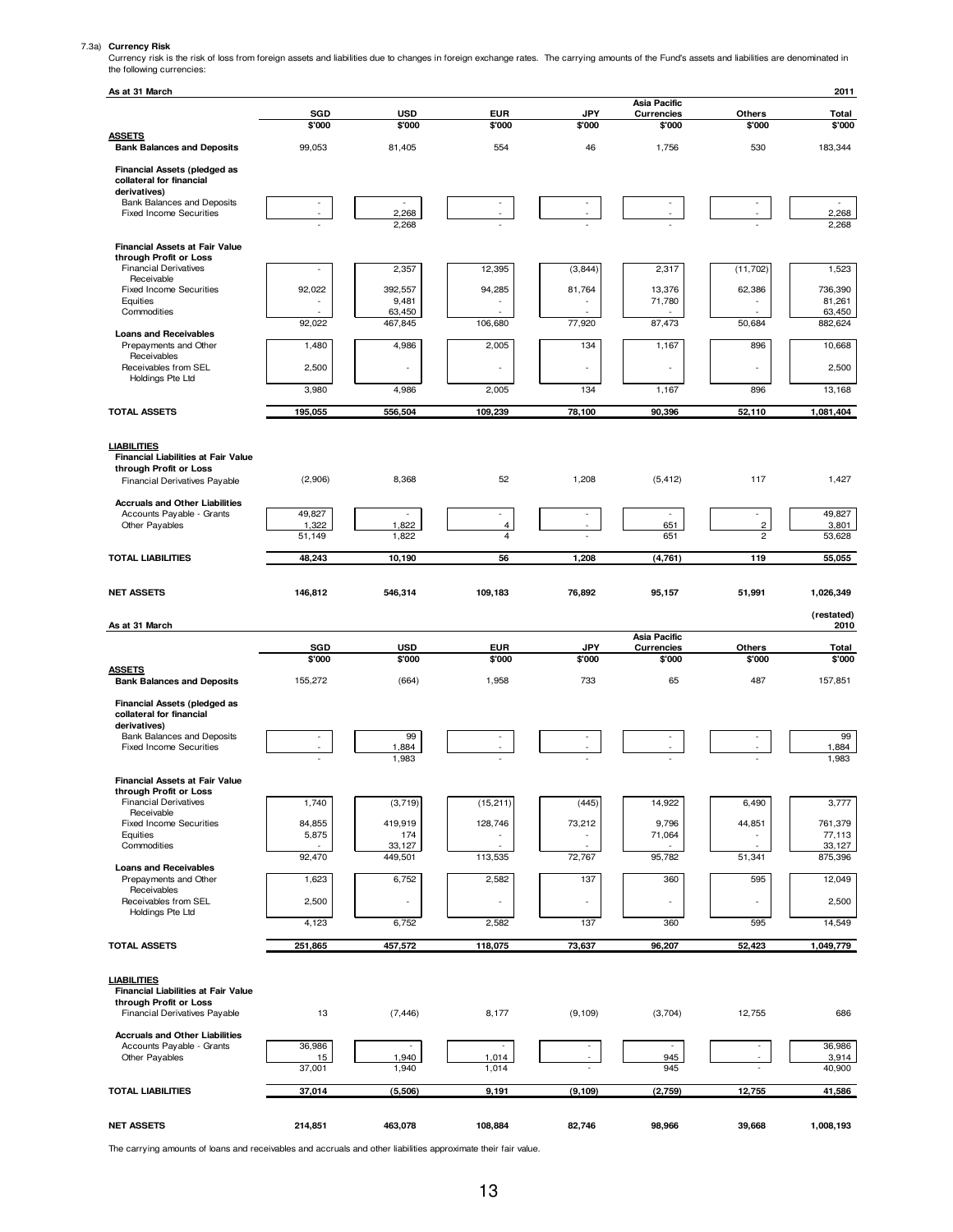7.3b) Interest Rate Risk<br>Interest rate risk is the risk of loss from a financial instrument due to changes in market interest rates. The Fund manages interest rate risks by setting duration limits on its investments. The t

| As at 31 March                                                                              | <b>Non-Interest Bearing</b> |                          |                                   | Earlier of Repricing/Contractual Maturity Date |                                                | 2011<br>Total            |
|---------------------------------------------------------------------------------------------|-----------------------------|--------------------------|-----------------------------------|------------------------------------------------|------------------------------------------------|--------------------------|
|                                                                                             |                             | Up to 3 months           | Over 3 months and<br>up to 1 year | Over 1 year<br>and up to<br>5 years            | Over 5 years                                   |                          |
|                                                                                             | \$'000                      | \$'000                   | \$'000                            | \$'000                                         | \$'000                                         | \$'000                   |
| <b>ASSETS</b><br><b>Bank Balances and Deposits</b>                                          | 32,289                      | 120,801                  | 30,254                            |                                                |                                                | 183,344                  |
| Financial Assets (pledged as collateral for financial derivatives)                          |                             |                          |                                   |                                                |                                                |                          |
| <b>Bank Balances and Deposits</b>                                                           | $\sim$<br>×.                |                          |                                   | $\overline{\phantom{a}}$<br>÷                  |                                                | $\overline{\phantom{a}}$ |
| <b>Fixed Income Securities</b>                                                              |                             |                          | 2,268<br>2,268                    |                                                |                                                | 2,268<br>2,268           |
| Financial Assets at Fair Value through Profit or Loss                                       |                             |                          |                                   |                                                |                                                |                          |
| Financial Derivatives Receivable<br><b>Fixed Income Securities</b>                          | 1,523                       | ÷,<br>76,505             |                                   | 240,108                                        | 403,131                                        | 1,523<br>736,390         |
| Equities                                                                                    | 81,261                      |                          | 16,646                            |                                                |                                                | 81,261                   |
| Commodities                                                                                 | 63,450<br>146,234           | 76,505                   | 16,646                            | 240,108                                        | 403,131                                        | 63,450<br>882,624        |
|                                                                                             |                             |                          |                                   |                                                |                                                |                          |
| <b>Loans and Receivables</b><br>Prepayments and Other Receivables                           | 10,668                      | ٠                        | $\sim$                            | $\overline{\phantom{a}}$                       | $\overline{\phantom{a}}$                       | 10,668                   |
| Receivables from SEL Holdings Pte Ltd                                                       | 2,500                       |                          |                                   |                                                |                                                | 2,500                    |
|                                                                                             | 13,168                      |                          |                                   |                                                |                                                | 13,168                   |
| <b>TOTAL ASSETS</b>                                                                         | 191,691                     | 197,306                  | 49,168                            | 240,108                                        | 403,131                                        | 1,081,404                |
|                                                                                             |                             |                          |                                   |                                                |                                                |                          |
| <b>LIABILITIES</b><br>Financial Liabilities at Fair Value through Profit or Loss            |                             |                          |                                   |                                                |                                                |                          |
| Financial Derivatives Payable                                                               | 1,427                       |                          |                                   |                                                |                                                | 1,427                    |
| <b>Accruals and Other Liabilities</b>                                                       |                             |                          |                                   |                                                |                                                |                          |
| Accounts Payable - Grants<br>Other Payables                                                 | 49,827<br>3,801             | $\overline{\phantom{a}}$ | $\sim$                            | $\sim$                                         | $\sim$                                         | 49,827<br>3,801          |
|                                                                                             | 53,628                      |                          |                                   |                                                |                                                | 53,628                   |
| <b>TOTAL LIABILITIES</b>                                                                    | 55,055                      | $\blacksquare$           | $\overline{\phantom{a}}$          | $\overline{\phantom{a}}$                       | $\overline{\phantom{a}}$                       | 55,055                   |
|                                                                                             |                             |                          |                                   |                                                |                                                |                          |
| <b>NET ASSETS</b>                                                                           | 136,636                     | 197,306                  | 49,168                            | 240,108                                        | 403,131                                        | 1,026,349                |
|                                                                                             |                             |                          |                                   |                                                |                                                | (restated)               |
| As at 31 March                                                                              | <b>Non-Interest Bearing</b> |                          |                                   |                                                |                                                | 2010<br><b>Total</b>     |
|                                                                                             |                             |                          |                                   |                                                | Earlier of Repricing/Contractual Maturity Date |                          |
|                                                                                             |                             | Up to 3 months           | Over 3 months and                 | Over 1 year                                    | Over 5 years                                   |                          |
|                                                                                             |                             |                          | up to 1 year                      | and up to<br>5 years                           |                                                |                          |
|                                                                                             | \$'000                      | \$'000                   | \$'000                            | \$'000                                         | \$'000                                         |                          |
| <b>ASSETS</b><br><b>Bank Balances and Deposits</b>                                          | 9,141                       | 148,710                  |                                   |                                                |                                                | 157,851                  |
| Financial Assets (pledged as collateral for financial derivatives)                          |                             |                          |                                   |                                                |                                                |                          |
| Bank Balances and Deposits                                                                  | 99                          |                          |                                   | $\overline{\phantom{a}}$                       |                                                | \$'000<br>99             |
| <b>Fixed Income Securities</b>                                                              | 99                          |                          | 1,847<br>1,847                    | 37<br>37                                       |                                                | 1,884<br>1,983           |
| Financial Assets at Fair Value through Profit or Loss                                       |                             |                          |                                   |                                                |                                                |                          |
| Financial Derivatives Receivable                                                            | 3,575                       | 202                      |                                   |                                                |                                                | 3,777                    |
| <b>Fixed Income Securities</b><br>Equities                                                  | 77,113                      | 67,032                   | 4,900                             | 294,720                                        | 394,727                                        | 761,379<br>77,113        |
| Commodities                                                                                 | 33,127                      |                          |                                   |                                                |                                                | 33,127                   |
|                                                                                             | 113,815                     | 67,234                   | 4,900                             | 294,720                                        | 394,727                                        | 875,396                  |
| <b>Loans and Receivables</b>                                                                |                             |                          |                                   |                                                |                                                |                          |
| Prepayments and Other Receivables<br>Receivables from SEL Holdings Pte Ltd                  | 12,049<br>2,500             |                          |                                   | $\sim$                                         |                                                | 12,049<br>2,500          |
|                                                                                             | 14,549                      |                          |                                   |                                                |                                                | 14,549                   |
| <b>TOTAL ASSETS</b>                                                                         | 137,604                     | 215,944                  | 6,747                             | 294,757                                        | 394,727                                        | 1,049,779                |
|                                                                                             |                             |                          |                                   |                                                |                                                |                          |
| <b>LIABILITIES</b>                                                                          |                             |                          |                                   |                                                |                                                |                          |
| Financial Liabilities at Fair Value through Profit or Loss<br>Financial Derivatives Payable | 686                         |                          |                                   |                                                |                                                | 686                      |
| <b>Accruals and Other Liabilities</b>                                                       |                             |                          |                                   |                                                |                                                |                          |
| Accounts Payable - Grants                                                                   | 36,986                      | $\overline{\phantom{a}}$ | $\overline{\phantom{a}}$          | $\overline{\phantom{a}}$                       | $\sim$                                         | 36,986                   |
| Other Payables                                                                              | 3,914                       |                          |                                   | $\overline{\phantom{a}}$                       |                                                | 3,914                    |
|                                                                                             | 40,900                      |                          |                                   |                                                |                                                | 40,900                   |
| <b>TOTAL LIABILITIES</b>                                                                    | 41,586                      | $\blacksquare$           | $\overline{\phantom{a}}$          | $\overline{\phantom{a}}$                       | $\blacksquare$                                 | 41,586                   |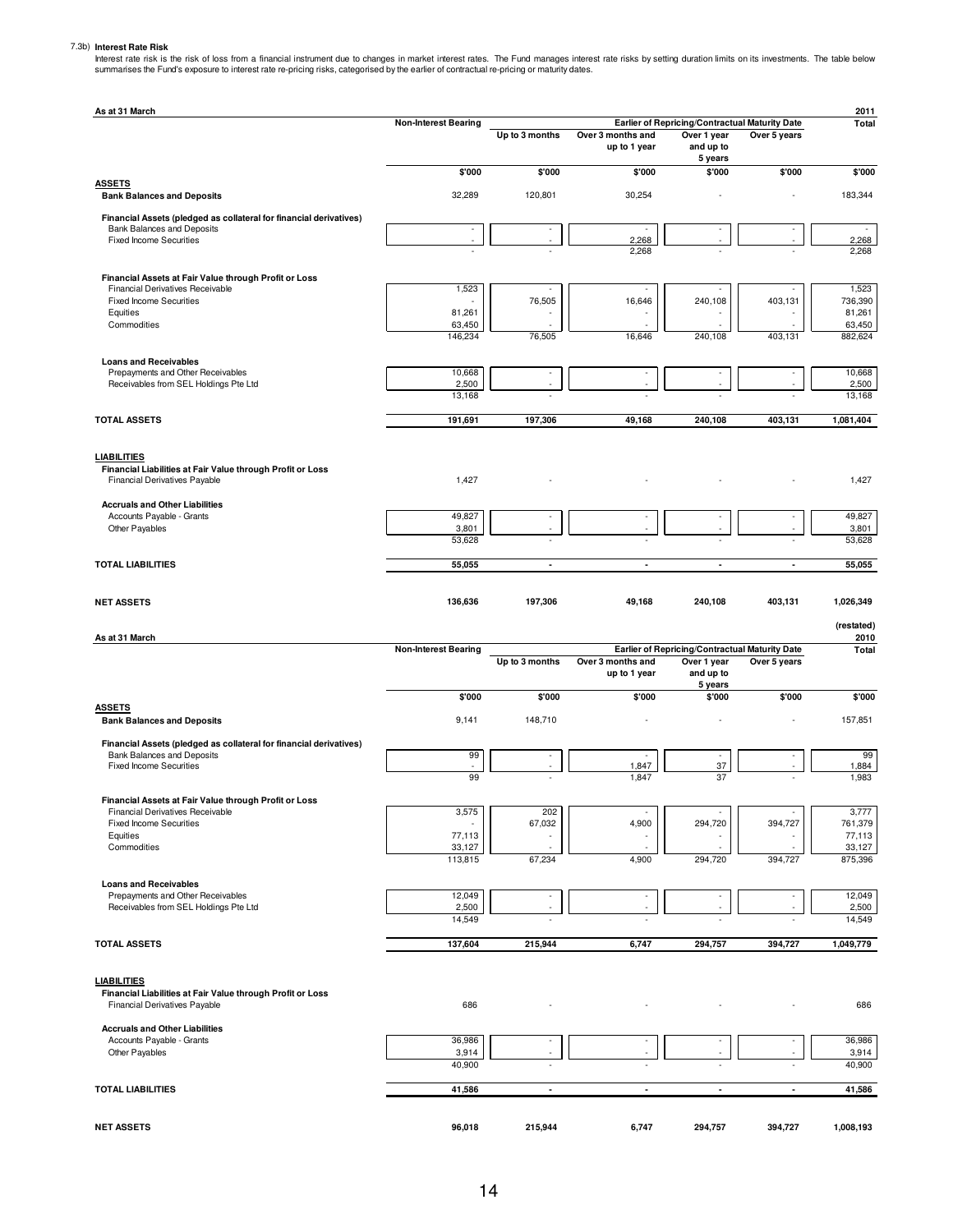## 7.3c) **Market Risk Sensitivity Analysis**

Sensitivity analysis is performed for reasonably possible movements in each key variable with all other variables held constant, to demonstrate the impact on profit or loss and equity resulting from the change in each key variable. The correlation of variables will have a significant effect in determining the ultimate fair values and/or amortised costs of financial assets.

|                              | <b>Profit or Loss and Equity</b> |        |  |
|------------------------------|----------------------------------|--------|--|
|                              | 2011                             | 2010   |  |
|                              | \$'000                           | \$'000 |  |
| <b>Changes in Variables:</b> |                                  |        |  |
| <b>Foreign Currency</b>      |                                  |        |  |
| USD by 5%                    | 27,316                           | 23,154 |  |
| EUR by 5%                    | 5,459                            | 5,444  |  |
| JPY by 5%                    | 3,845                            | 4,137  |  |
| <b>Interest Rate</b>         |                                  |        |  |
| by $1\%$                     | 48,417                           | 45,602 |  |
| Equity                       |                                  |        |  |
| by 10%                       | 9,557                            | 8,617  |  |
| Commodity                    |                                  |        |  |
| by $10\%$                    | 6,352                            | 3,133  |  |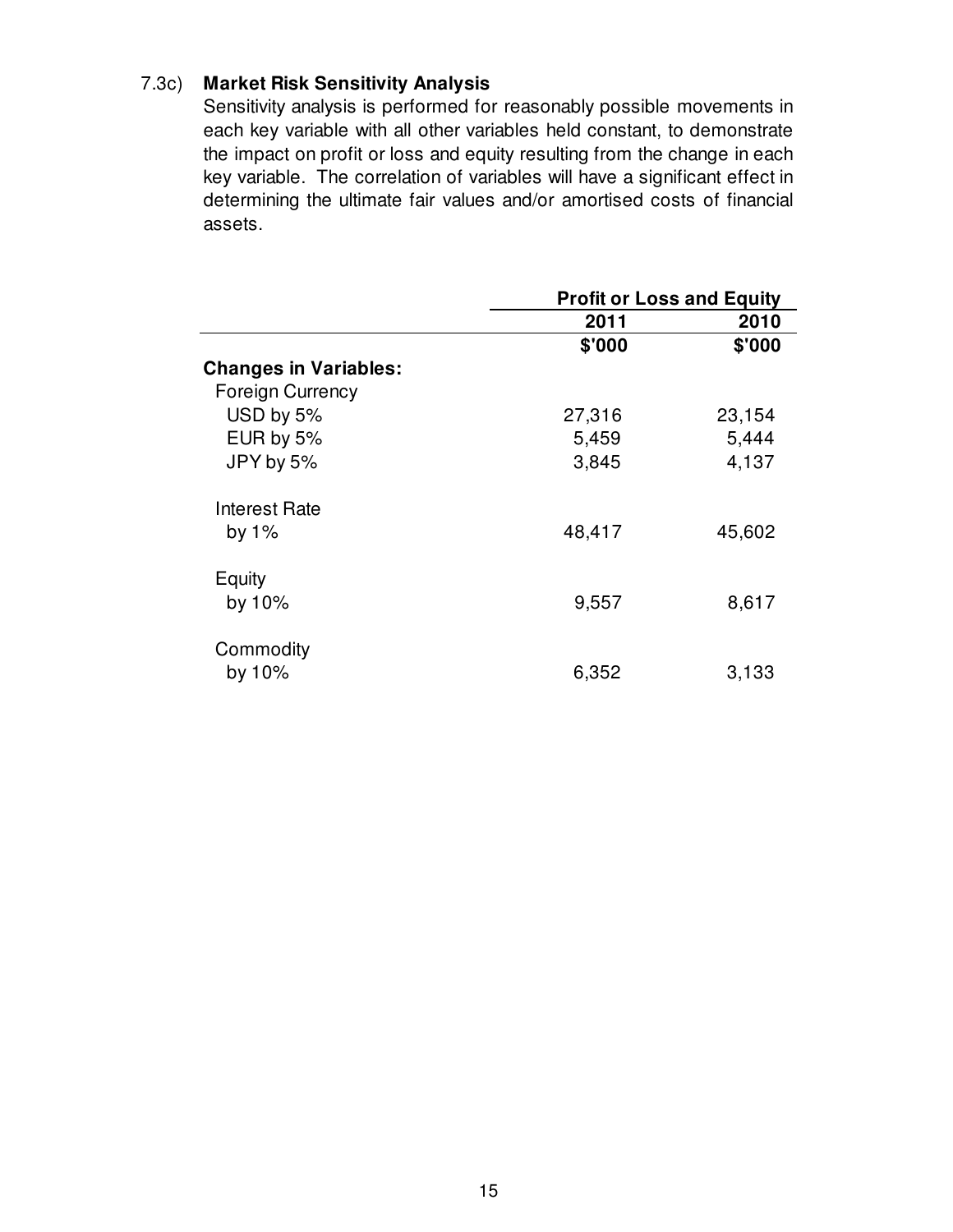#### 7.4 Credit Risk

- a) Credit risk is the risk of loss arising from a party's failure to discharge an obligation under a financial contract and includes counterparty, custodian and issuer credit risks.
- b) The Fund's credit risks are managed by transacting with well-rated entities within assigned limits. Credit risks are also mitigated by diversifying credit exposures across counterparties and issuers.
- c) The Fund manages issuer credit risk by imposing minimum credit rating requirements on the investment of its fixed income securities, the selection of counterparties and custodians. Single issuer limits are placed to control the credit exposure to any one issuer and to mitigate the extent of loss resulting from a default.
- d) The total carrying amounts of bank balances, deposits, financial derivatives, fixed income securities and loans and receivables represent the Fund's maximum credit exposure.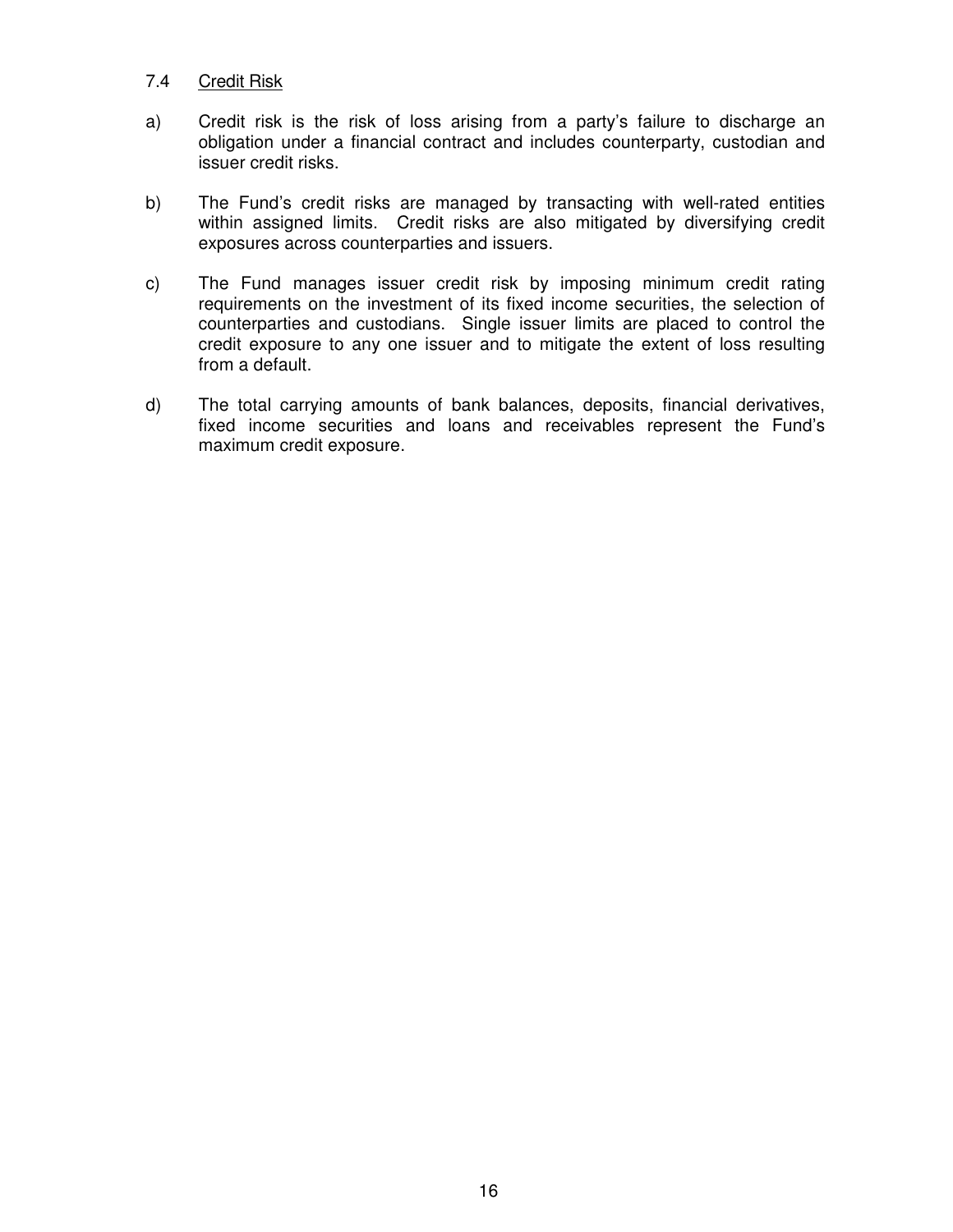#### 7.4e) **Credit Risk**

The credit exposure by rating of financial assets including fixed income securities and credit derivatives held by the Fund under total assets is analysed below.

| As at 31 March                                                               |            |                       |                           | 2011    |
|------------------------------------------------------------------------------|------------|-----------------------|---------------------------|---------|
|                                                                              |            | <b>Credit Ratings</b> | <b>Unrated and Others</b> |         |
|                                                                              | <b>AAA</b> | AA+ to BBB-           |                           | Total   |
|                                                                              | \$'000     | \$'000                | \$'000                    | \$'000  |
| <b>ASSETS</b>                                                                |            |                       |                           |         |
| <b>Bank Balances and Deposits</b>                                            | 88,000     | 95,344                |                           | 183,344 |
| <b>Financial Assets (pledged as</b><br>collateral for financial derivatives) |            |                       |                           |         |
| <b>Bank Balances and Deposits</b>                                            |            |                       |                           |         |
| <b>Fixed Income Securities</b>                                               | 2,268      |                       |                           | 2,268   |
|                                                                              | 2,268      | ۰                     |                           | 2,268   |
| <b>Financial Assets at Fair Value</b>                                        |            |                       |                           |         |
| through Profit or Loss                                                       |            |                       |                           |         |
| <b>Financial Derivatives Receivable</b>                                      |            | 28                    | 1,495                     | 1,523   |
| <b>Fixed Income Securities</b>                                               | 296,147    | 322,229               | 118,014                   | 736,390 |
|                                                                              | 296,147    | 322,257               | 119,509                   | 737,913 |
| <b>Loans and Receivables</b>                                                 |            |                       |                           |         |
| Prepayments and Other Receivables<br>Receivables from SEL Holdings Pte       | 2,561      | 5,093                 | 3,014                     | 10,668  |
| Ltd                                                                          |            |                       | 2,500                     | 2,500   |
|                                                                              | 2,561      | 5.093                 | 5,514                     | 13,168  |
|                                                                              | 388.976    | 422,694               | 125,023                   | 936,693 |

|  | As at 31 March |
|--|----------------|
|  |                |

| As at 31 March                                                               |            |                       |                           | 2010         |
|------------------------------------------------------------------------------|------------|-----------------------|---------------------------|--------------|
|                                                                              |            | <b>Credit Ratings</b> | <b>Unrated and Others</b> |              |
|                                                                              | <b>AAA</b> | AA+ to BBB-           |                           | <b>Total</b> |
|                                                                              | \$'000     | \$'000                | \$'000                    | \$'000       |
| <b>ASSETS</b>                                                                |            |                       |                           |              |
| <b>Bank Balances and Deposits</b>                                            | 81,090     | 76,761                |                           | 157,851      |
| <b>Financial Assets (pledged as</b><br>collateral for financial derivatives) |            |                       |                           |              |
| <b>Bank Balances and Deposits</b>                                            |            | 99                    |                           | 99           |
| <b>Fixed Income Securities</b>                                               | 1,884      |                       |                           | 1,884        |
|                                                                              | 1,884      | 99                    |                           | 1,983        |
| <b>Financial Assets at Fair Value</b><br>through Profit or Loss              |            |                       |                           |              |
| <b>Financial Derivatives Receivable</b>                                      |            |                       | 3,777                     | 3,777        |
| <b>Fixed Income Securities</b>                                               | 332,283    | 315,663               | 113,433                   | 761,379      |
|                                                                              | 332,283    | 315,663               | 117,210                   | 765,156      |
| <b>Loans and Receivables</b>                                                 |            |                       |                           |              |
| Prepayments and Other Receivables<br>Receivables from SEL Holdings Pte       | 2,891      | 6,072                 | 3,086                     | 12,049       |
| Ltd                                                                          |            |                       | 2,500                     | 2,500        |
|                                                                              | 2,891      | 6,072                 | 5,586                     | 14,549       |
|                                                                              | 418,148    | 398,595               | 122,796                   | 939,539      |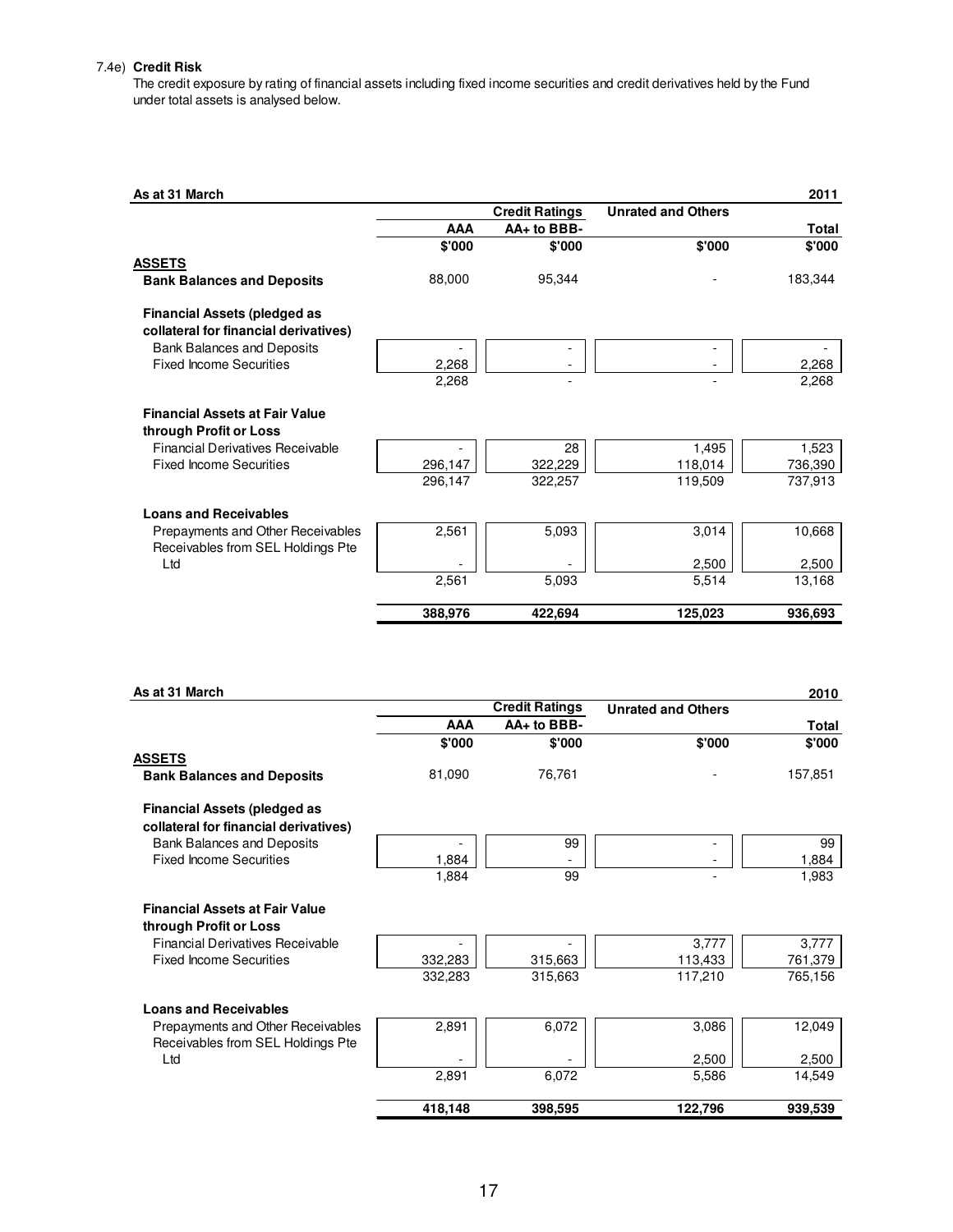- f) Financial Assets that are neither past due nor impaired The Fund's balances and deposits with banks, receivables and other investments that are neither past due nor impaired, are mainly with banks and financial institutions with high credit-ratings assigned by international creditrating agencies.
- g) Financial Assets that are past due and/or impaired There were no trade receivables that are past due as at 31 March 2011.

| As at 31 March                           |             |               |             | 2011           |
|------------------------------------------|-------------|---------------|-------------|----------------|
|                                          | Up to $3$   | Over 3 and up | Over 6      | Total          |
|                                          | months past | to 6 months   | months past |                |
|                                          | due         | past due      | due         |                |
|                                          | \$'000      | \$'000        | \$'000      | $$^{\circ}000$ |
| <b>Loans and Receivables</b>             |             |               |             |                |
| <b>Receivables and Other Investments</b> |             |               |             |                |
| Trade Receivables - Others               |             |               |             |                |
|                                          |             |               |             |                |
|                                          |             |               |             |                |
| As at 31 March                           |             |               |             | 2010           |
|                                          | Up to $3$   | Over 3 and up | Over 6      | Total          |
|                                          | months past | to 6 months   | months past |                |
|                                          | due         | past due      | due         |                |
|                                          | \$'000      | \$'000        | \$'000      | \$'000         |
|                                          |             |               |             |                |
| <b>Loans and Receivables</b>             |             |               |             |                |
| <b>Receivables and Other Investments</b> |             |               |             |                |
| Trade Receivables - Others               | 1,043       |               |             | 1,043          |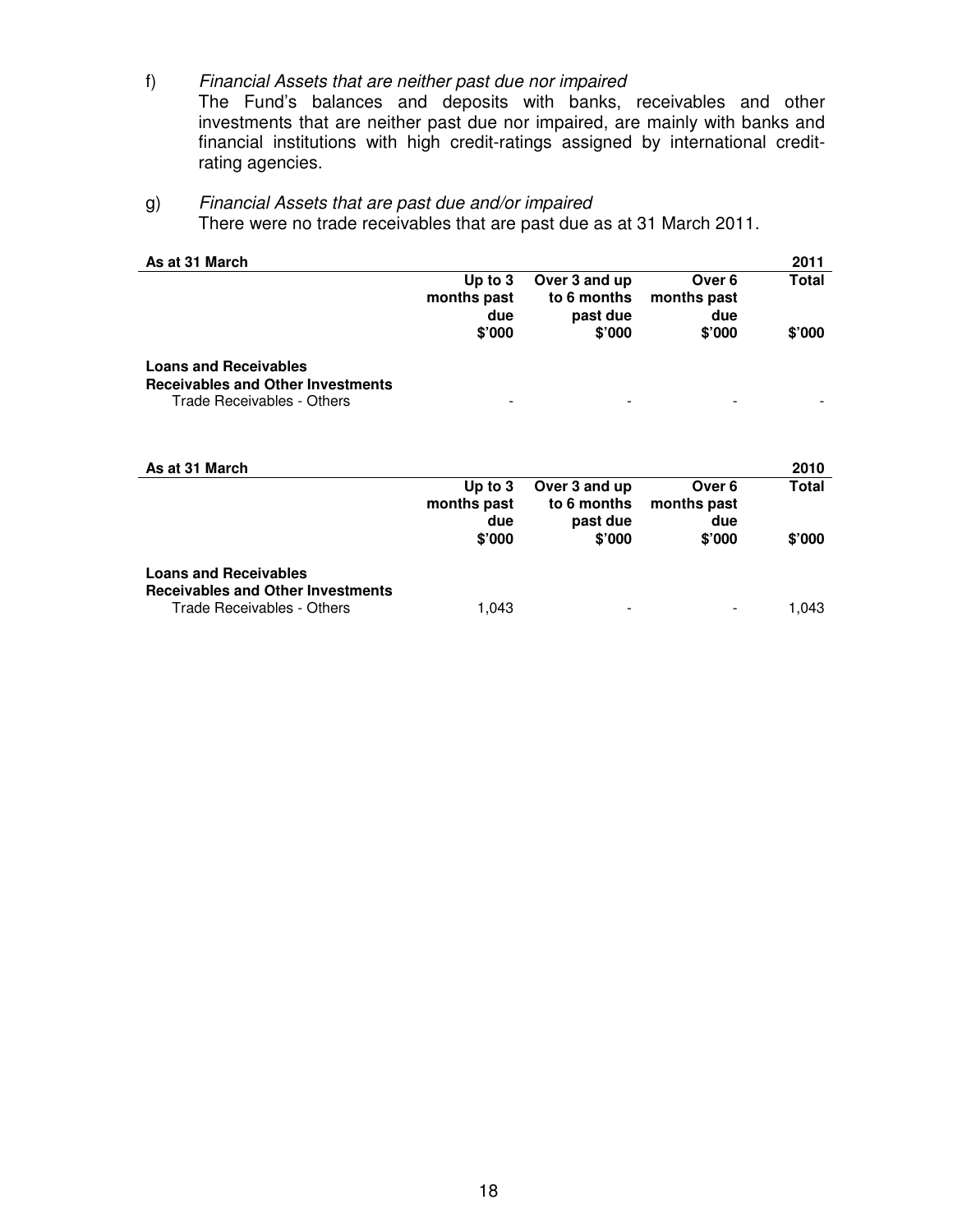7.5 Liquidity Risk<br>Liquidity risk is the risk that the Fund will encounter difficulty in selling a financial asset at close to its fair value at short notice to meet liabilities when they fall<br>due. Limits are imposed on in

| As at 31 March                                                             |                                |                     |                                   |                                  |                                                  | 2011                |
|----------------------------------------------------------------------------|--------------------------------|---------------------|-----------------------------------|----------------------------------|--------------------------------------------------|---------------------|
|                                                                            | No Specific<br><b>Maturity</b> | Up to 3 months      | Over 3 months                     | Over 1 year and                  | <b>Contractual Maturity Date</b><br>Over 5 years | Total               |
|                                                                            |                                |                     | and up to 1 year                  | up to 5 years                    |                                                  |                     |
| <b>ASSETS</b>                                                              | \$'000                         | \$'000              | \$'000                            | \$'000                           | \$'000                                           | \$'000              |
| <b>Bank Balances and Deposits</b>                                          | 32,290                         | 88,000              |                                   | 63,054                           |                                                  | 183,344             |
| Financial Assets (pledged as collateral for                                |                                |                     |                                   |                                  |                                                  |                     |
| financial derivatives)<br><b>Bank Balances and Deposits</b>                |                                |                     |                                   |                                  |                                                  |                     |
| <b>Fixed Income Securities</b>                                             |                                |                     | 2,268                             |                                  |                                                  | 2,268               |
|                                                                            |                                |                     | 2,268                             |                                  |                                                  | 2,268               |
| Financial Assets at Fair Value through<br><b>Profit or Loss</b>            |                                |                     |                                   |                                  |                                                  |                     |
| Financial Derivatives Receivable                                           |                                |                     |                                   |                                  |                                                  |                     |
| Net Settled Derivatives<br><b>Gross Settled Derivatives</b>                |                                | 1,258               | 18                                | 35                               |                                                  | 1,311               |
| Outflow<br>Inflow                                                          |                                | (71, 598)<br>71.843 |                                   |                                  |                                                  | (71, 598)<br>71.843 |
| <b>Fixed Income Securities</b>                                             | 59,816                         | 16,570              | 47,233                            | 344,681                          | 482.519                                          | 950,819             |
| Equities<br>Commodities                                                    | 81,261<br>63,450               |                     |                                   |                                  |                                                  | 81,261<br>63,450    |
|                                                                            | 204,527                        | 18,073              | 47,251                            | 344,716                          | 482,519                                          | 1,097,086           |
| <b>Loans and Receivables</b>                                               |                                |                     |                                   |                                  |                                                  |                     |
| Prepayments and Other Receivables<br>Receivables from SEL Holdings Pte Ltd | 859<br>2,500                   | 1,797               |                                   |                                  |                                                  | 2,656<br>2,500      |
|                                                                            | 3,359                          | 1,797               |                                   |                                  |                                                  | 5,156               |
| <b>TOTAL ASSETS</b>                                                        | 240,176                        | 107.870             | 49,519                            | 407,770                          | 482,519                                          | 1,287,854           |
|                                                                            |                                |                     |                                   |                                  |                                                  |                     |
| <b>LIABILITIES</b>                                                         |                                |                     |                                   |                                  |                                                  |                     |
| Financial Liabilities at Fair Value through<br><b>Profit or Loss</b>       |                                |                     |                                   |                                  |                                                  |                     |
| Financial Derivatives Payable<br>Net Settled Derivatives                   |                                |                     |                                   |                                  |                                                  |                     |
| <b>Gross Settled Derivatives</b>                                           |                                | 1,385               | 3                                 |                                  |                                                  | 1,388               |
| Outflow<br>Inflow                                                          |                                | 6,449<br>(6, 426)   | 1,483<br>(1, 467)                 |                                  |                                                  | 7.932<br>(7,893)    |
|                                                                            |                                | 1,408               | 19                                |                                  |                                                  | 1,427               |
| <b>Accruals and Other Liabilities</b>                                      |                                |                     |                                   |                                  |                                                  |                     |
| Accounts Payable - Grants<br>Other Payables                                | 49,827<br>8                    | ÷<br>3,793          | $\overline{\phantom{a}}$          | $\overline{\phantom{a}}$         | $\sim$                                           | 49,827<br>3,801     |
|                                                                            | 49,835                         | 3,793               |                                   |                                  |                                                  | 53,628              |
| <b>TOTAL LIABILITIES</b>                                                   | 49,835                         | 5,201               | 19                                | $\overline{a}$                   | $\overline{a}$                                   | 55,055              |
|                                                                            |                                |                     |                                   |                                  |                                                  |                     |
|                                                                            |                                |                     |                                   |                                  |                                                  |                     |
| <b>NET ASSETS</b>                                                          | 190,341                        | 102,669             | 49,500                            | 407,770                          | 482,519                                          | 1,232,799           |
|                                                                            |                                |                     |                                   |                                  |                                                  |                     |
| As at 31 March                                                             |                                |                     |                                   |                                  |                                                  | (restated)<br>2010  |
|                                                                            | No Specific                    |                     |                                   |                                  | <b>Contractual Maturity Date</b>                 | Total               |
|                                                                            | <b>Maturity</b>                | Up to 3 months      | Over 3 months<br>and up to 1 year | Over 1 year and<br>up to 5 years | Over 5 years                                     |                     |
|                                                                            | \$'000                         | \$'000              | \$'000                            | \$'000                           | \$'000                                           | \$'000              |
| <b>ASSETS</b><br><b>Bank Balances and Deposits</b>                         | 9,141                          | 148,710             | $\overline{\phantom{a}}$          |                                  |                                                  | 157,851             |
| Financial Assets (pledged as collateral for                                |                                |                     |                                   |                                  |                                                  |                     |
| financial derivatives)                                                     |                                |                     |                                   |                                  |                                                  |                     |
| <b>Bank Balances and Deposits</b><br><b>Fixed Income Securities</b>        | 99                             |                     | 1,848                             | 36                               |                                                  | 99<br>1,884         |
|                                                                            | 99                             |                     | 1,848                             | 36                               |                                                  | 1,983               |
| Financial Assets at Fair Value through                                     |                                |                     |                                   |                                  |                                                  |                     |
| <b>Profit or Loss</b><br>Financial Derivatives Receivable                  |                                |                     |                                   |                                  |                                                  |                     |
| Net Settled Derivatives                                                    |                                | 2,982               | 420                               | 324                              |                                                  | 3,726               |
| <b>Gross Settled Derivatives</b><br>Outflow                                |                                | (53, 594)           |                                   |                                  |                                                  | (53, 594)           |
| Inflow<br><b>Fixed Income Securities</b>                                   | 60,172                         | 53,836<br>9,564     | 34,503                            | 396,420                          | 446,864                                          | 53,836<br>947,523   |
| Equities                                                                   | 77,113                         |                     |                                   |                                  |                                                  | 77,113              |
| Commodities                                                                | 33,127<br>170,412              | 12,788              | 34.923                            | 396,744                          | 446,864                                          | 33,127<br>1,061,731 |
| <b>Loans and Receivables</b>                                               |                                |                     |                                   |                                  |                                                  |                     |
| Prepayments and Other Receivables                                          | 1,079                          | 2,602               |                                   |                                  |                                                  | 3,681               |
| Receivables from SEL Holdings Pte Ltd                                      | 2,500<br>3,579                 | 2,602               |                                   |                                  |                                                  | 2,500<br>6,181      |
|                                                                            |                                |                     |                                   |                                  |                                                  |                     |
| <b>TOTAL ASSETS</b>                                                        | 183,231                        | 164,100             | 36,771                            | 396,780                          | 446,864                                          | 1,227,746           |
|                                                                            |                                |                     |                                   |                                  |                                                  |                     |
| <b>LIABILITIES</b><br>Financial Liabilities at Fair Value through          |                                |                     |                                   |                                  |                                                  |                     |
| <b>Profit or Loss</b>                                                      |                                |                     |                                   |                                  |                                                  |                     |
| Financial Derivatives Payable<br>Net Settled Derivatives                   |                                | 143                 | 21                                |                                  |                                                  | 164                 |
| <b>Gross Settled Derivatives</b><br>Outflow                                |                                | 51,023              |                                   |                                  |                                                  | 51,023              |
| Inflow                                                                     |                                | (50, 528)<br>638    | 21                                |                                  | ÷                                                | (50, 528)<br>659    |
|                                                                            |                                |                     |                                   |                                  |                                                  |                     |
| <b>Accruals and Other Liabilities</b><br>Accounts Payable - Grants         | 36,986                         |                     |                                   |                                  |                                                  | 36,986              |
| Other Payables                                                             |                                | 3,914               | ÷                                 |                                  | ÷                                                | 3,914               |
| <b>TOTAL LIABILITIES</b>                                                   | 36,986<br>36,986               | 3,914<br>4,552      | 21                                | ٠                                | $\overline{a}$                                   | 40,900<br>41,559    |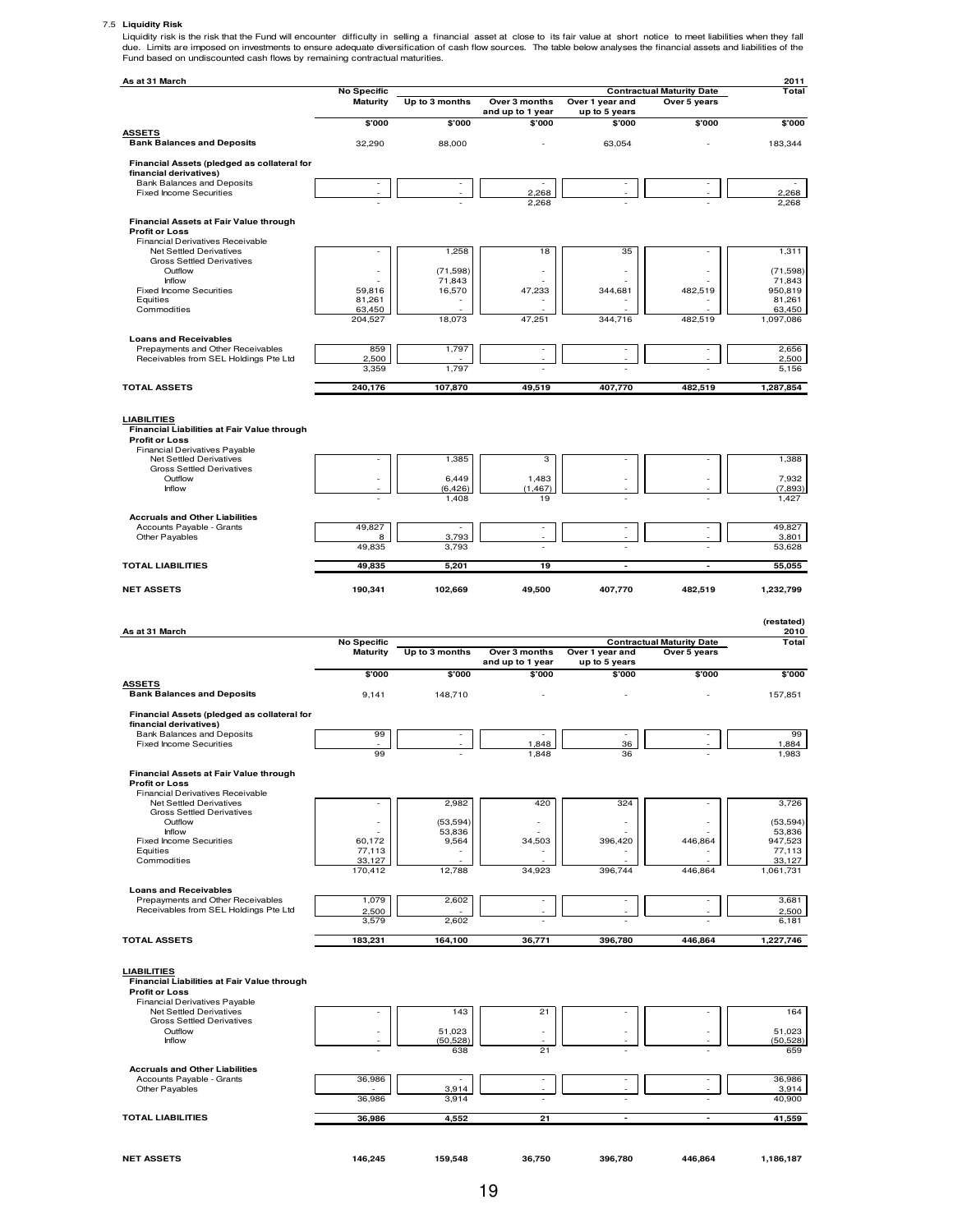#### 7.6 **Concentration Risk**

Concentration risk is the risk of loss arising due to a disproportionate exposure to specific countries, regions and sectors. Investment limits are set to provide diversification of financial assets across countries, regions and sectors to mitigate concentration risk. The table below summarises the Fund's exposure to concentration risk.

| As at 31 March                    |                      |                  |                     |                      | 2011    |
|-----------------------------------|----------------------|------------------|---------------------|----------------------|---------|
|                                   |                      |                  |                     | Emerging             |         |
|                                   |                      | <b>Developed</b> |                     | <b>Countries and</b> |         |
|                                   | <b>North America</b> | <b>Europe</b>    | <b>Asia Pacific</b> | <b>Others</b>        | Total   |
|                                   | \$'000               | \$'000           | \$'000              | \$'000               | \$'000  |
| <b>FIXED INCOME SECURITIES</b>    |                      |                  |                     |                      |         |
| Government                        | 51,581               | 86,357           | 113,327             | 15,672               | 266,937 |
| <b>Government Related</b>         | 10,308               | 10,465           | 8,035               | 66,457               | 95,265  |
| <b>Corporates</b>                 | 53,772               | 32,277           | 94,154              | 78,756               | 258,959 |
| <b>Others</b>                     | 39,671               | 13,195           |                     | 64,631               | 117,497 |
| <b>Total</b>                      | 155,332              | 142,294          | 215,516             | 225,516              | 738,658 |
|                                   |                      |                  |                     |                      |         |
| <b>EQUITIES</b>                   |                      |                  |                     |                      |         |
| Energy                            |                      |                  |                     | 9,517                | 9,517   |
| <b>Financials</b>                 |                      |                  |                     | 20,536               | 20,536  |
| <b>Information Technology</b>     |                      |                  |                     | 20,460               | 20,460  |
| <b>Consumer Staples</b>           |                      |                  |                     | 522                  | 522     |
| <b>Consumer Discretionary</b>     |                      |                  | 884                 | 4,225                | 5,109   |
| <b>Industrials</b>                |                      |                  |                     | 9,549                | 9,549   |
| <b>Materials</b>                  |                      |                  | 349                 | 13,266               | 13,615  |
| <b>Healthcare</b>                 |                      |                  |                     |                      |         |
| <b>Telecommunication Services</b> |                      |                  |                     | 1,590                | 1,590   |
| <b>Utilities</b>                  |                      |                  |                     | 363                  | 363     |
| <b>Total</b>                      | ٠                    | ۰                | 1,233               | 80,028               | 81,261  |
|                                   |                      |                  |                     |                      |         |

| As at 31 March                    |                      |                          |                     |                      | 2010    |
|-----------------------------------|----------------------|--------------------------|---------------------|----------------------|---------|
|                                   |                      |                          |                     | Emerging             |         |
|                                   |                      | <b>Developed</b>         |                     | <b>Countries and</b> |         |
|                                   | <b>North America</b> | <b>Europe</b>            | <b>Asia Pacific</b> | <b>Others</b>        | Total   |
|                                   | \$'000               | \$'000                   | \$'000              | \$'000               | \$'000  |
| <b>FIXED INCOME SECURITIES</b>    |                      |                          |                     |                      |         |
| Government                        | 48,925               | 92,826                   | 111,248             | 3,043                | 256,042 |
| <b>Government Related</b>         | 22,159               | 13,184                   | 4,256               | 95,530               | 135,129 |
| <b>Corporates</b>                 | 54.077               | 31,834                   | 79.823              | 64,113               | 229,847 |
| <b>Others</b>                     | 44,835               | 34.385                   | 2.075               | 60,950               | 142,245 |
| <b>Total</b>                      | 169,996              | 172,229                  | 197,402             | 223,636              | 763,263 |
|                                   |                      |                          |                     |                      |         |
| <b>EQUITIES</b>                   |                      |                          |                     |                      |         |
| Energy                            |                      |                          | 55                  | 5,527                | 5,582   |
| <b>Financials</b>                 |                      |                          | 8,587               | 16,075               | 24,662  |
| <b>Information Technology</b>     |                      |                          | 267                 | 14,590               | 14,857  |
| <b>Consumer Staples</b>           |                      |                          | 436                 | 3,066                | 3,502   |
| <b>Consumer Discretionary</b>     |                      |                          | 1,707               | 4,079                | 5,786   |
| <b>Industrials</b>                |                      |                          | 2,496               | 5,728                | 8,224   |
| <b>Materials</b>                  |                      | $\overline{\phantom{0}}$ | 83                  | 5,580                | 5,663   |
| <b>Healthcare</b>                 |                      | -                        |                     | 249                  | 249     |
| <b>Telecommunication Services</b> |                      |                          | 791                 | 4,902                | 5,693   |
| <b>Utilities</b>                  |                      | $\overline{\phantom{0}}$ | 1,333               | 1,562                | 2,895   |
| <b>Total</b>                      | ۰                    | ۰                        | 15,755              | 61,358               | 77,113  |

20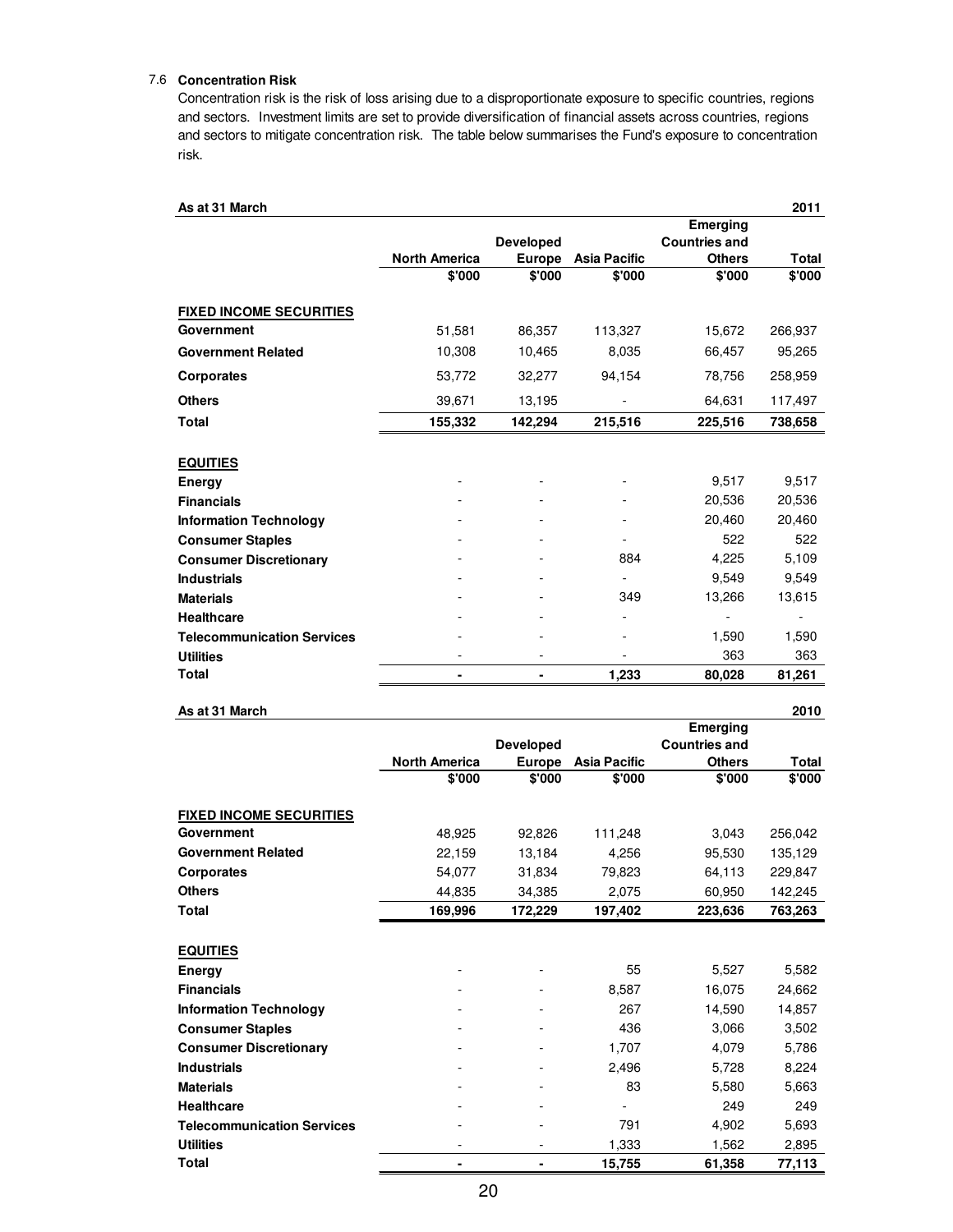### 7.7 Fair Values of Financial Assets and Liabilities

- a) The Fund measures the fair values of its financial assets and liabilities at the following different levels of inputs:
	- i) Level 1: quoted prices (unadjusted) in active markets for identical assets or liabilities. The quoted price input for a financial asset is its bid price and for a financial liability is its ask price;
	- ii) Level 2: inputs other than quoted prices included within Level 1 that are observable for the asset or liability, either directly (i.e., as prices) or indirectly (i.e., derived from prices). Where the fair value of the financial instrument is measured by a valuation technique that uses independently sourced broker, dealer quotes and observable market parameters such as foreign exchange rates, yield curves and volatilities, it is disclosed at this level; and
	- iii) Level  $3$ : inputs for the asset or liability that are not based on observable market data (unobservable inputs). Where no market data can be observed and judgement is required, the valuation of the financial instrument takes into account factors such as the illiquidity and price volatility of the asset class.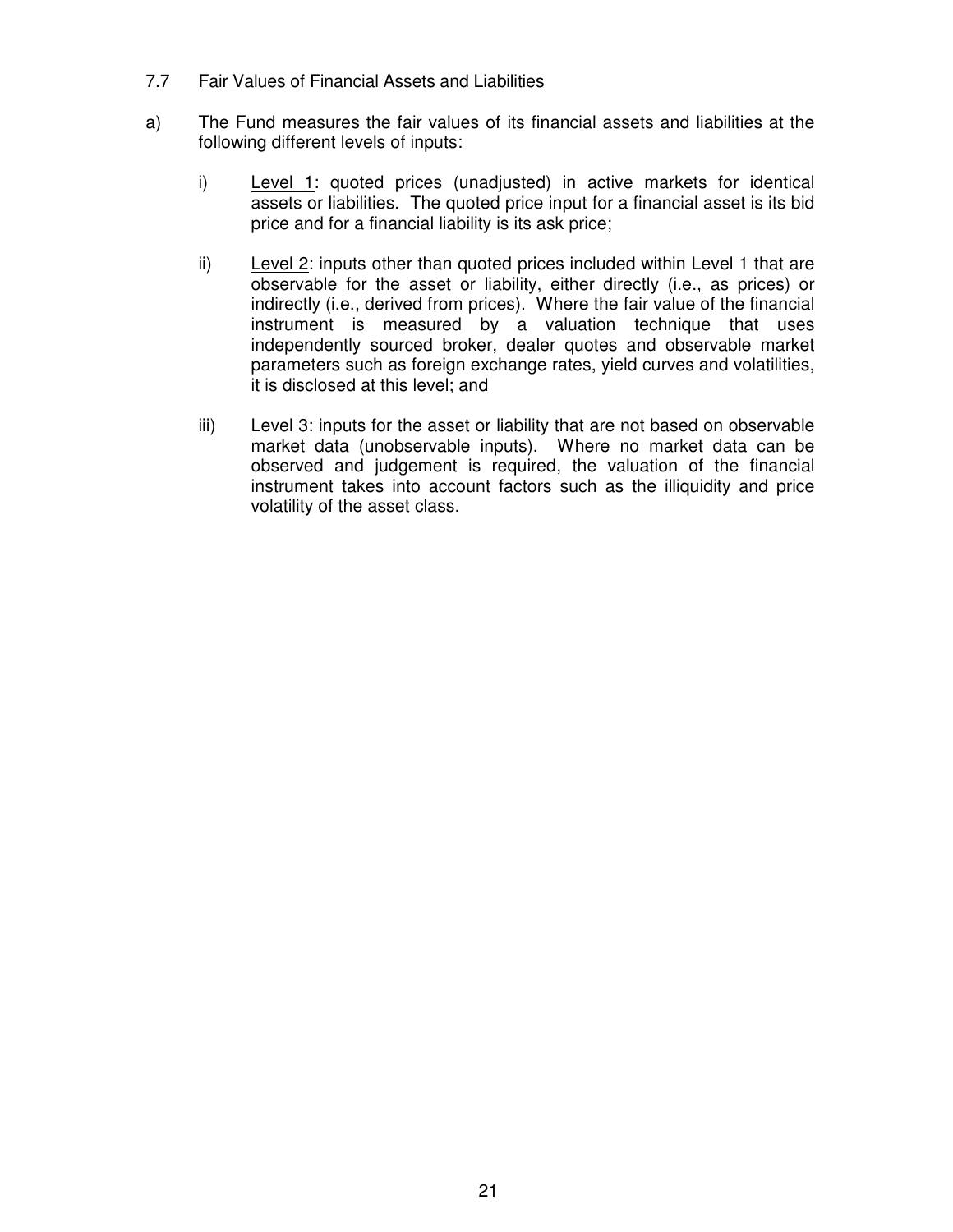#### 7.7b) **Assets and Liabilities Measured at Fair Value**

The following table summarises the financial assets and liabilities recorded at fair value by level of the fair value hierarchy.

| As at 31 March                                                |             |                   |                              |                   | 2011            |
|---------------------------------------------------------------|-------------|-------------------|------------------------------|-------------------|-----------------|
|                                                               | <b>Note</b> | Level 1           | Level 2                      | Level 3           | Total           |
|                                                               |             | \$'000            | \$'000                       | \$'000            | \$'000          |
| Financial Assets (pledged as collateral for                   |             |                   |                              |                   |                 |
| financial derivatives)                                        |             |                   |                              |                   |                 |
| <b>Fixed Income Securities</b>                                |             | 2,268             |                              |                   | 2,268           |
| Financial Assets at Fair Value through                        |             |                   |                              |                   |                 |
| <b>Profit or Loss</b>                                         |             |                   |                              |                   |                 |
| <b>Financial Derivatives Receivable</b>                       | 8.2         | 1,176             | 347                          |                   | 1,523           |
| <b>Fixed Income Securities</b>                                |             | 237,897           | 498,493                      |                   | 736,390         |
| Equities                                                      |             | 81,261            |                              |                   | 81,261          |
| Commodities                                                   |             |                   | 63,450                       |                   | 63,450          |
|                                                               |             | 320,334           | 562,290                      |                   | 882,624         |
|                                                               |             | 322,602           | 562,290                      |                   | 884,892         |
|                                                               |             |                   |                              |                   |                 |
| Financial Liabilities at Fair Value through                   |             |                   |                              |                   |                 |
| <b>Profit or Loss</b><br><b>Financial Derivatives Payable</b> | 8.2         | 852               | 575                          |                   | 1,427           |
|                                                               |             |                   |                              |                   |                 |
|                                                               |             | 852               | 575                          | $\blacksquare$    | 1,427           |
| <b>NET ASSETS</b>                                             |             | 321,750           | 561,715                      |                   | 883,465         |
| As at 31 March                                                |             |                   |                              |                   | 2010            |
|                                                               |             |                   |                              |                   |                 |
|                                                               | <b>Note</b> | Level 1<br>\$'000 | Level <sub>2</sub><br>\$'000 | Level 3<br>\$'000 | Total<br>\$'000 |
| Financial Assets (pledged as collateral for                   |             |                   |                              |                   |                 |
| financial derivatives)                                        |             |                   |                              |                   |                 |
| <b>Fixed Income Securities</b>                                |             | 1,884             |                              |                   | 1,884           |
|                                                               |             |                   |                              |                   |                 |
| Financial Assets at Fair Value through                        |             |                   |                              |                   |                 |
| <b>Profit or Loss</b>                                         |             |                   |                              |                   |                 |
| <b>Financial Derivatives Receivable</b>                       | 8.2         | 766               | 3,011                        |                   | 3,777           |
| <b>Fixed Income Securities</b>                                |             | 241,272           | 520,107                      |                   | 761,379         |
| Equities                                                      |             | 77,113            | ٠                            |                   | 77,113          |
| Commodities                                                   |             |                   | 33,127                       |                   | 33,127          |
|                                                               |             | 319,151           | 556,245                      |                   | 875,396         |
|                                                               |             | 321,035           | 556,245                      | $\blacksquare$    | 877,280         |
|                                                               |             |                   |                              |                   |                 |
| Financial Liabilities at Fair Value through                   |             |                   |                              |                   |                 |
| <b>Profit or Loss</b>                                         |             |                   |                              |                   |                 |
| <b>Financial Derivatives Payable</b>                          | 8.2         | 143               | 543                          |                   | 686             |
|                                                               |             | 143               | 543                          | $\blacksquare$    | 686             |
|                                                               |             |                   |                              |                   |                 |
| <b>NET ASSETS</b>                                             |             | 320,892           | 555,702                      |                   | 876,594         |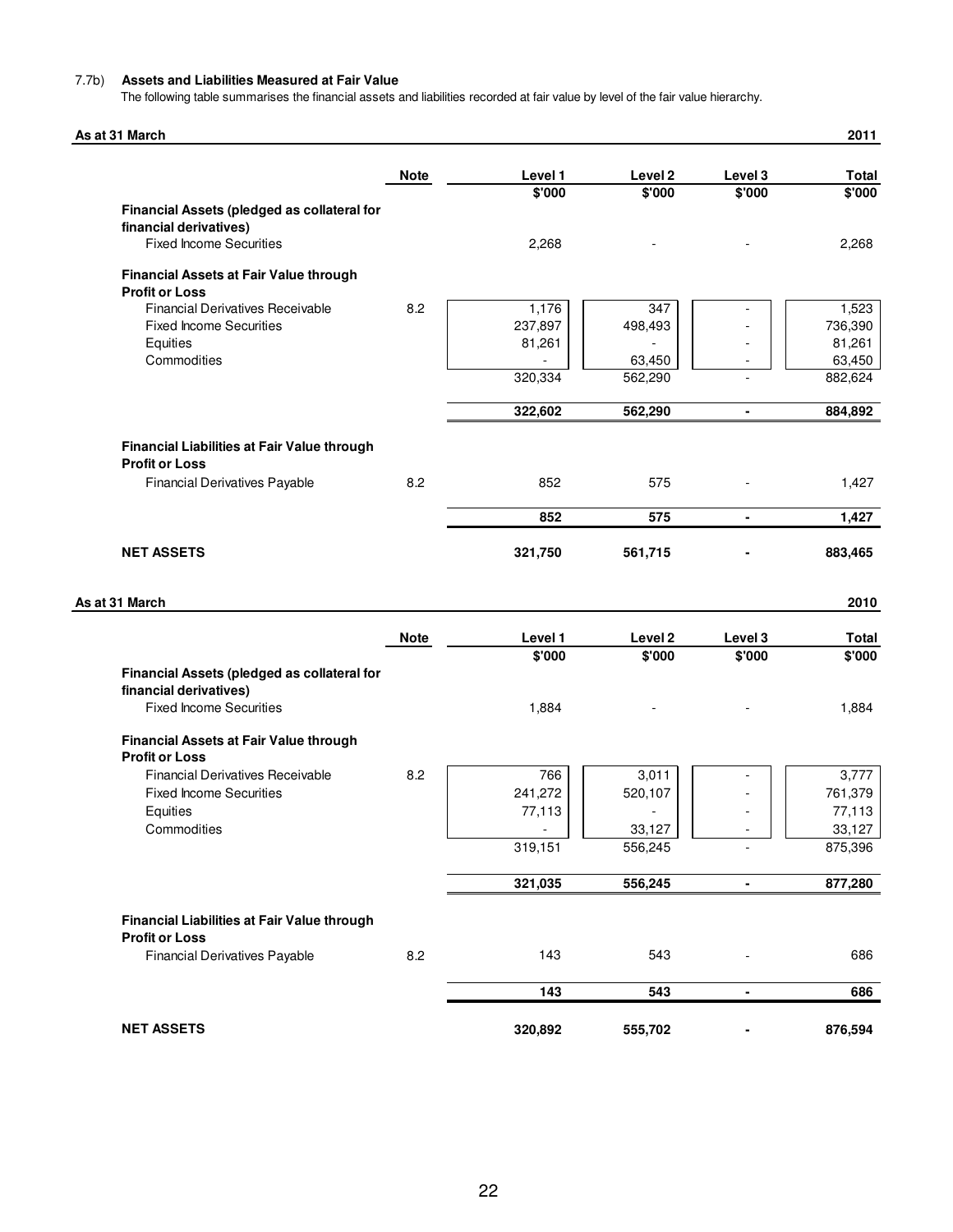#### **8 FINANCIAL DERIVATIVES: ASSETS/LIABILITIES**

Derivative financial instruments are financial instruments whose values fluctuate in response to changes in the values of the underlying assets, interest or exchange rates or indices and include forwards, futures, options and swaps. These instruments allow the Fund to transfer, modify or reduce their foreign exchange and interest rate risks.

Forward foreign exchange contracts are agreements to purchase or sell fixed amounts of currency at agreed rates of exchange on a specified future date.

Foreign exchange options give the buyer on payment of a premium the right, but not the obligation, to buy or sell a specified amount of currency at a specified exchange rate on or before a specified future date.

Interest rate futures are exchange-traded agreements to purchase or sell a standard amount of a specified fixed income security or time deposit at an agreed interest rate on a specified future date.

Interest rate options give the buyer on payment of a premium the right, but not the obligation, to fix the rate of interest on a future deposit or loan, for a specified period commencing on a specified future date.

Interest rate forwards are contracts to purchase or sell an underlying fixed income security at an agreed price on a specified future date.

 Interest rate swaps are agreements to exchange the interest obligations with a counterparty for a specified period without exchanging the underlying (or notional) principal.

Equity-related futures are exchange-traded agreements to purchase or sell a standard amount of a specified equity index at an agreed price or level on a specified future date.

Equity-related swaps are agreements to exchange the return of changes in equity prices against changes in a reference interest rate for a specified period.

Commodity-related futures are exchange-traded agreements to purchase or sell a standard amount of a specified commodity or commodity index at an agreed price on a specified future date.

Credit default swaps involve the transfer of credit risk of a reference asset from the protection buyer to the protection seller. The protection buyer makes one or more payments to the seller in exchange for the seller's obligation to make a payment to the buyer contingent upon the occurrence of a pre-defined credit event related to a specified reference entity.

8.1 The notional amounts of certain types of financial instruments provide a basis for comparison with instruments recognised on the balance sheet but do not necessarily indicate the amounts of future cash flows involved or the current fair value of the instrument and, therefore, do not indicate the Fund's exposure to credit or price risks. The fair values of derivative instruments are normally zero or negligible at inception and the subsequent change in value is favourable (derivative assets) or unfavourable (derivative liabilities) as a result of fluctuations in market interest rates or foreign exchange rates relative to their terms. The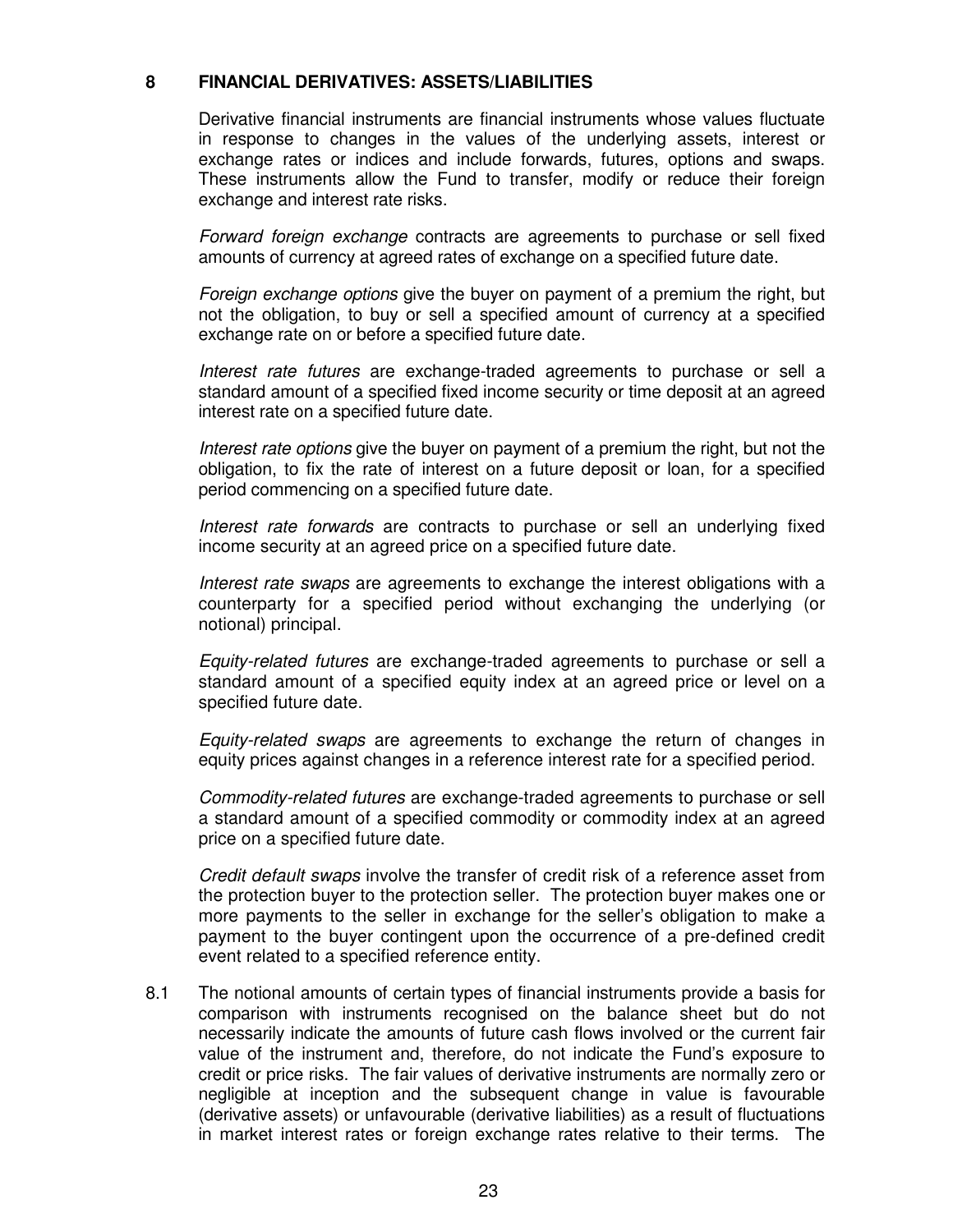aggregate contractual or notional amount of derivative financial instruments, the extent to which the instruments are favourable and unfavourable and, thus the aggregate fair values of derivative financial assets and liabilities can fluctuate significantly from time to time.

8.2 The contractual or underlying principal amounts of the derivative financial instruments and their corresponding gross positive (derivative receivable) and negative (derivative payable) fair values at balance sheet date, are analysed below. The notional or contractual amounts indicate the volume of transactions outstanding at the balance sheet date:

|                                                                                      | 2011                                          |                          |         |                                               | 2010       |                   |  |  |
|--------------------------------------------------------------------------------------|-----------------------------------------------|--------------------------|---------|-----------------------------------------------|------------|-------------------|--|--|
|                                                                                      | <b>Contract or</b><br>underlying<br>principal | <b>Fair Value</b>        |         | <b>Contract or</b><br>underlying<br>principal |            | <b>Fair Value</b> |  |  |
|                                                                                      | amount                                        | Receivable               | Payable | amount                                        | Receivable | Payable           |  |  |
|                                                                                      | \$'000                                        | \$'000                   | \$'000  | \$'000                                        | \$'000     | \$'000            |  |  |
| Foreign<br>exchange<br>contracts<br>Forwards<br>Options<br>purchased<br>Options sold | 105,669                                       | 302                      | 52      | 128,387<br>4,334<br>4,334                     | 384<br>43  | 522<br>21         |  |  |
| Interest rate<br>contracts                                                           |                                               |                          |         |                                               |            |                   |  |  |
| <b>Futures</b><br>purchased                                                          | 10,768                                        | 40                       |         | 73,417                                        | 327        | 8                 |  |  |
| Futures sold<br>Options sold                                                         |                                               | $\overline{\phantom{a}}$ |         | 2,992<br>32,714                               | 30         | 51                |  |  |
| Forwards                                                                             | 12,857                                        | 17                       |         |                                               |            |                   |  |  |
| purchased                                                                            |                                               |                          |         |                                               |            |                   |  |  |
| Swaps                                                                                |                                               |                          |         | 2,350                                         | 202        |                   |  |  |
| Equity-<br>related<br>contracts                                                      |                                               |                          |         |                                               |            |                   |  |  |
| <b>Futures</b><br>purchased                                                          | 20,430                                        | 830                      |         | 9,301                                         | 94         | 13                |  |  |
| Futures sold                                                                         | 10,024                                        | 176                      | 257     | 5,037                                         | 20         | 27                |  |  |
| Swaps                                                                                | 64,575                                        |                          | 523     | 60,257                                        | 2,376      |                   |  |  |
| Commodity-<br>related<br>contracts                                                   |                                               |                          |         |                                               |            |                   |  |  |
| <b>Futures</b><br>purchased                                                          | 1,822                                         | 21                       | 4       | 724                                           | 104        | 13                |  |  |
| Futures sold                                                                         | 1,756                                         | 109                      | 591     | 2,523                                         | 191        | 31                |  |  |
| <b>Other</b><br>derivatives<br>Credit default<br>swaps sold                          | 4,979                                         | 28                       |         | 2,796                                         | $\,6$      |                   |  |  |
|                                                                                      | 232,880                                       | 1,523                    | 1,427   | 329,166                                       | 3,777      | 686               |  |  |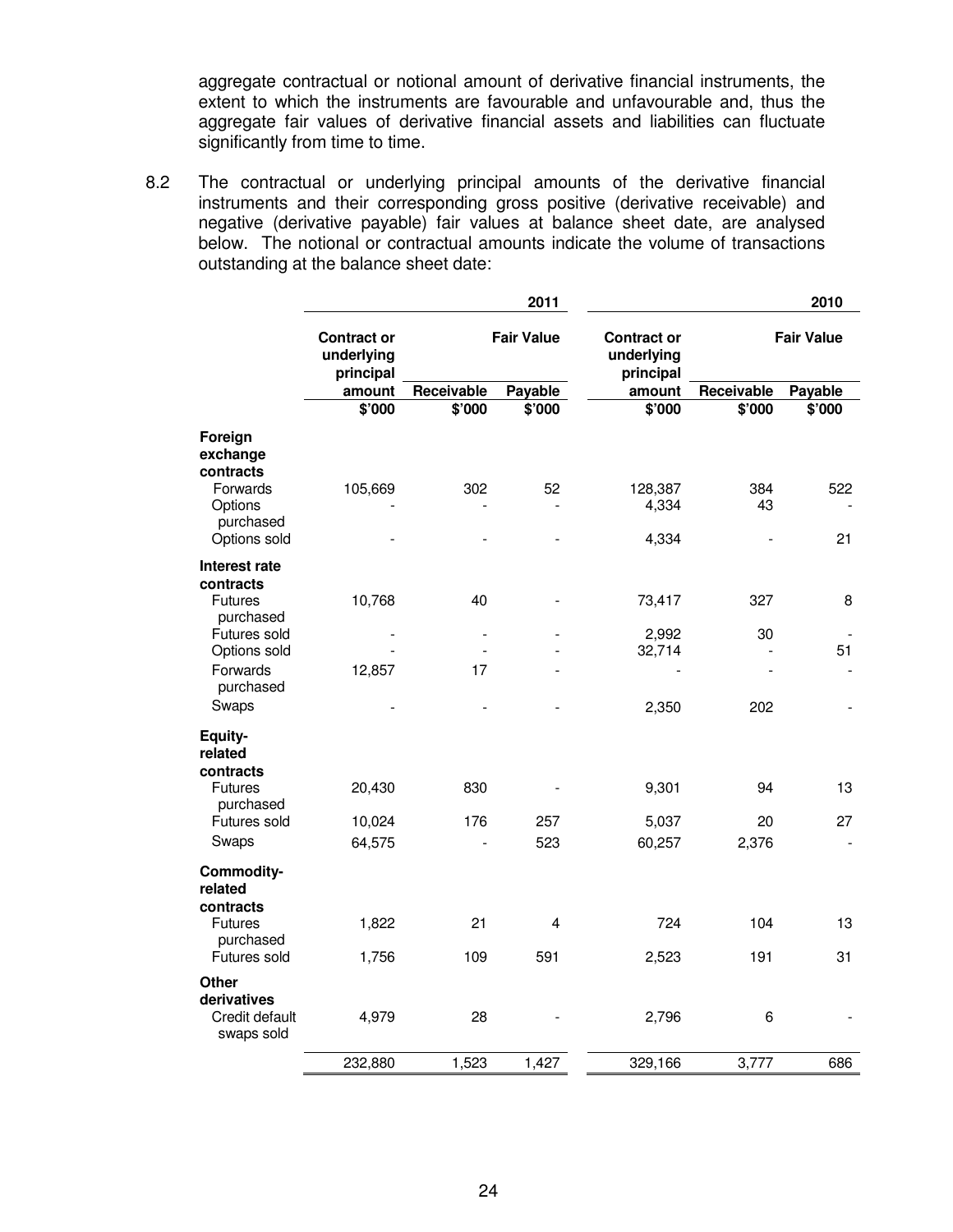### **9 RELATED PARTY TRANSACTIONS**

9.1 During the financial year, the Fund had the following transactions with related parties, namely, the Authority, and members of the Fund's Advisory Committee, Investment Working Committee and Financial Research Council or the financial institutions that they are related to. These related party transactions were made in the ordinary course of business and carried out at arm's length.

|                                                                 |        | (restated) |
|-----------------------------------------------------------------|--------|------------|
|                                                                 | 2011   | 2010       |
|                                                                 | \$'000 | \$'000     |
| Grants to:                                                      |        |            |
| United Overseas Bank Group                                      | 2,785  | 2,167      |
| <b>DBS Bank Limited</b>                                         | 2,775  | 1,394      |
| Oversea-Chinese Banking Corporation Limited                     | 2,393  | 1,970      |
| <b>Standard Chartered Bank</b>                                  | 2,372  | 1,849      |
| Deustche Bank                                                   | 1,319  | 4          |
| Singapore Management University                                 | 1,289  | 193        |
| National University of Singapore<br>(Risk Management Institute) | 889    | 463        |
| Singapore Exchange Limited                                      | 697    | 283        |
| <b>INSEAD</b>                                                   | 303    | 182        |
| Government of Singapore Investment Corporation                  | 237    |            |
| Association of Banks in Singapore                               | 164    | 218        |
| <b>Investment Management Association of Singapore</b>           | 143    |            |
| General Insurance Association of Singapore                      | 128    | 369        |
| QBE Insurance (International) Limited                           | 48     | 74         |
| Schroder Investment Management (S'pore) Ltd                     | 36     | 35         |
| Institute of Banking & Finance                                  | 21     | 199        |
| American International Group                                    | 6      | 15         |
| <b>Temasek Holdings</b>                                         | 4      |            |

9.2 The Fund also placed deposits with the Authority in the ordinary course of business and at arm's length, earning interest income disclosed below:

|                 | 2011<br>\$'000 | 2010<br>\$'000 |
|-----------------|----------------|----------------|
| Interest Income | 384            |                |

 The Fund's deposit balance with the Authority at 31 March 2011 was \$88.0 million (31 March 2010: \$81.1 million).

#### **10 COMMITMENTS**

 The Fund has outstanding commitments, amounting to \$ 67.9 million in respect of grants approved but not accrued as at 31 March 2011 (31 March 2010: \$80.5 million).